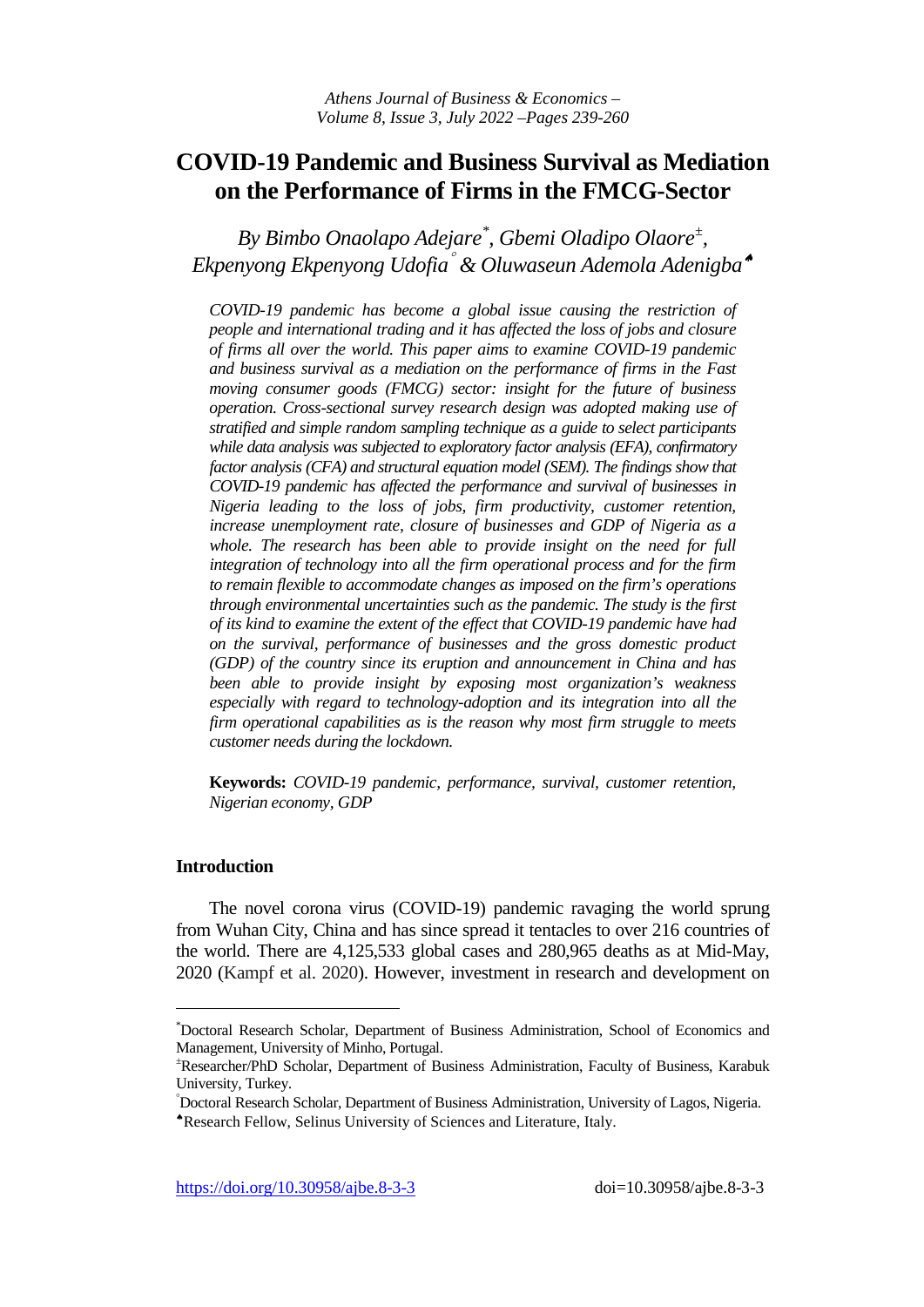vaccine creation to combat the effect of COVID-19 has practically reduce the global cases to 111, 419, 939 and 2,470,772 deaths as at late August 2021 (Wang and Tu 2020). The last pandemic that halted business activities and social gathering was the Spanish flu. The COVID-19 pandemic brought a new way of life, business and otherwise (Nicola et al. 2020). The major worry and cause of anxiety in the business world as at 2019 was the trade war happening between the United States of America and China, coupled with the move for Brexit. The anxiety in the business world was focused on the impact the trade war and Brexit will have on the global economy and analysts are split on the impact (Michie 2020). The International Monetary fund (IMF) also joined in the debate predicting a moderate growth of about 3.4% of the global economy (Bentolila et al. 2019).

COVID-19 pandemic brought a disruption like no other (Ozili and Arun 2020), business environment uncertainty necessitates critical decisions for survival, including laying off of workers, salary cuts by as high as 75%, and compulsory leave without pay (Nadeem 2020). Global stock dipped with a stock market loss of about USD 6 trillion within a week of the pandemic outbreak declaration, while the United States recorded its highest unemployment rate (14.7%) since the great economic depression era (Bernanke 2020). Nigeria is not left out of the crisis as price of crude oil (being the major export and foreign currency earner for Nigeria) fell. The price of crude oil as at January, 2021, was about \$54.77, and highly unstable, while Nigeria forecasted \$57. The difference in price will trigger government borrowing to cushion the effect (Ozili and Arun 2020), while the Nigerian economic temporary shut-down had tremendous impact (Nkengasong and Mankoula 2020). Due to the COVID-19 pandemic, businesses have had to shut down operations, significant number of jobs were lost, low production especially for essential firms producing consumables goods and services. This pandemic gave rise to technology inclined firms to thrive and many employees were forced to work from home.

Thus, as the pandemic is exposing the weakness in most countries labour force especially Nigeria making many jobs to become obsolete and thereby leading to joblessness, it also gave voices to technology inclined organizations and some technological software (Zoom, meetings etc.) to became the new order of holding and conducting business meetings, delegating task and a means to assess employee performance and productivity since physical contact is discouraged due the COVID-19 pandemic. This shows that as the pandemic is disrupting the usual physical work flow and schedule, it is also indirectly preparing the mind-set of the people especially organizations and government all over the world to adopt and fully integrate a virtual work mode that's capable of delivering expected result in terms of conducting businesses, meetings and all forms of transactions and engagements (Türker 2012, Allam and Jones 2020).

FMCG is one of the most essential sectors contributing significantly to Nigeria's GDP. The fast moving consumer goods (FMCG) sector are responsible for the production of essential product and services necessary for everyday living and this is why many government all over the world including Nigeria gave firms in this sector special privileges to operate at a minimum capacity in order to cater for the essential needs of their citizens during the lockdown (Barua 2020, KPMG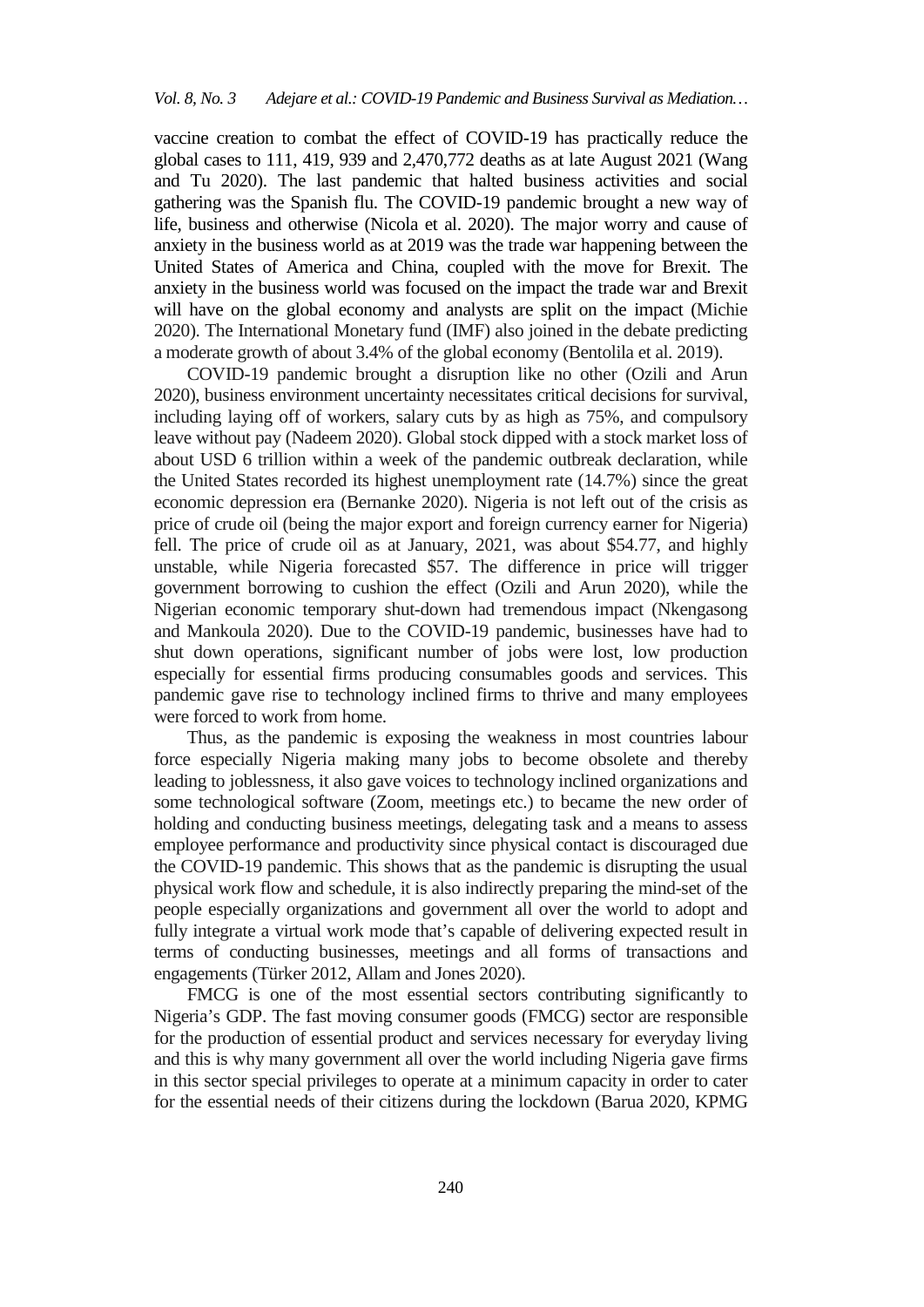#### *Athens Journal of Business & Economics July 2022*

2020). In Nigeria, food, beverage and tobacco subsector of the FMCG industry contribute up to 5% of the total GDP of the country in 2019. Furthermore, the Nigerian stock exchange market report that FMCG sector constitute 17% of the value of equity in its market capitalization (KPMG 2020). This shows the significance of the sector to the Nigeria economy. While some other studies have examined the implication of COVID-19 on the oil sector and the educational sector in Nigeria, there's still dearth of study on the implication of the COVID-19 pandemic, this serves as the novelty of this study as this study researched on the impact of the pandemic in the FMCG sector vis a vis the health challenges created by COVID-19, the uncertainty in the global business outlook, the shutdown of businesses in Nigeria, and the looming recession which necessitated a study to appraise the challenges posed by COVID-19 on business survival, with focus on the FMCG sector.

## **Literature Review**

#### *COVID-19*

Research show that Corona Virus (COVID-19) is from a large number of viruses which usually cause sickness linked to common cold, severe acute respiratory syndrome (SARS-CoV), middle east respiratory syndrome (MERS-CoV), etc. Global cases increase daily despite measures to reduce the spread, alas, the spread of the COVID-19 virus remains very high and astounding (Açikgöz and Günay 2020). COVID-19 can be described as a global pandemic simultaneously affecting all spheres, and little hope kindles bearing in mind that a vaccine is unavailable as at late 2020 (Anderson et al. 2020). However, the first quarter of 2021 recorded many significant breakthroughs in the development of COVID-19 vaccines in countries such as USA, Russia, and UK among others (Wang and Tu 2020). There is possibility for increased individualization, less need for religious gatherings, and governments will adopt new forms of engagement regarding economic, social or political integration to mitigate the spread (Gössling et al. 2020).

#### *Global Economy and COVID-19*

China, the virus's origin has over 1.4 billion population. China's economy was beginning to rank with the United States before the outbreak of the pandemic; clocking \$13.7 trillion as gross domestic product (GDP). China started battling with the outbreak of the virus around December, 2019, leading to shut down of almost all activities as demand and supply also plummet; affecting the Chinese economy in the first quarter of 2020 and spilled over to other economies (Açikgöz and Günay 2020). The global economy has been projected to fall by 2.4% in 2020 due to the outbreak of the pandemic, while some experts predict worse (1.5%) come first quarter of 2021 (Barua 2020).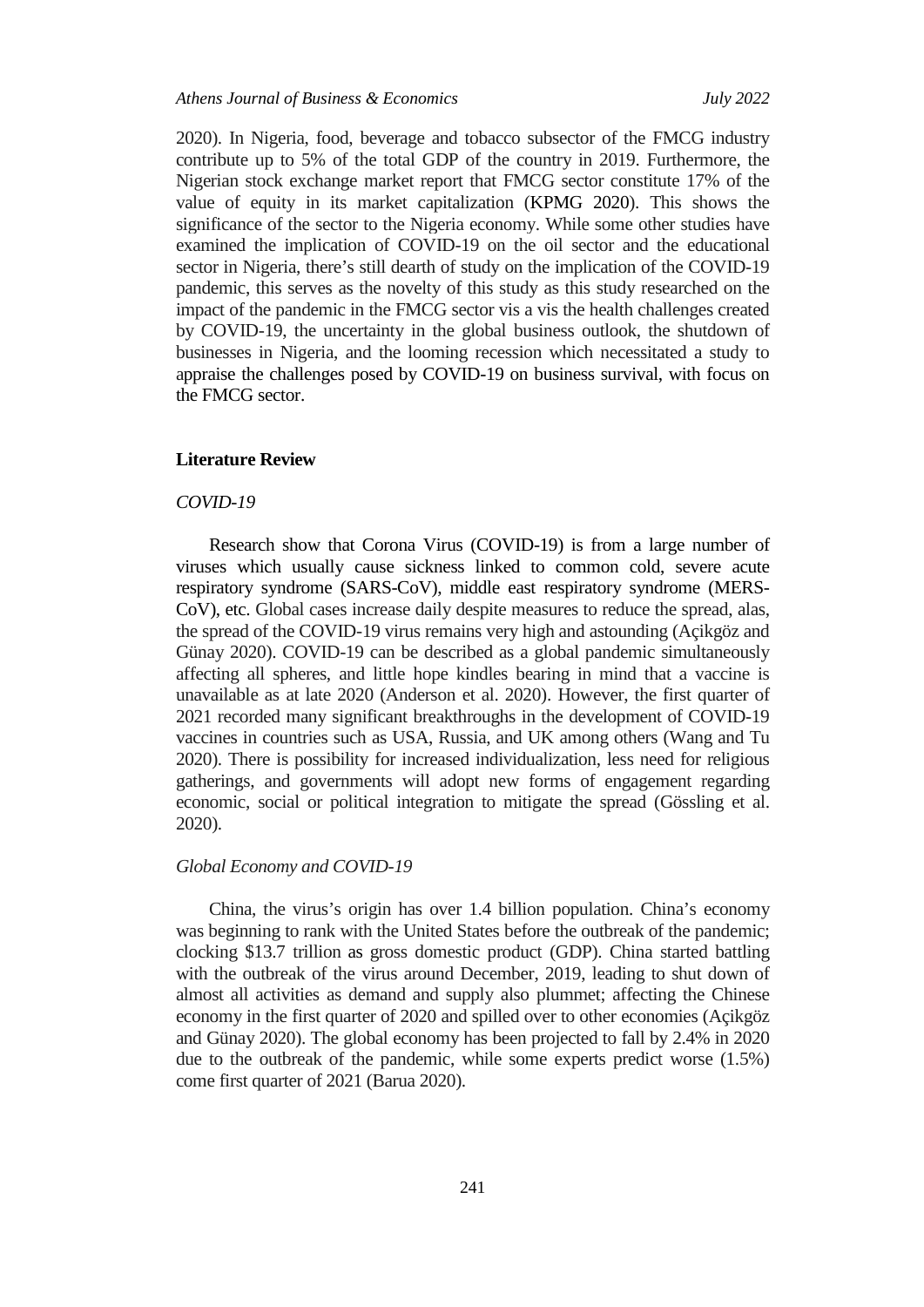China shut-down meant 20.2% of world's total crude oil became redundant. In addition, oil price war between Saudi Arabia and Russia adversely affected oil price (Michie 2020). International Labour Organization (ILO) projected 5.3 million to 24.7 million job loss due to the pandemic, tethered to revenue loss (between \$860 billion to \$3.4 trillion) by December, 2020. Such revenue loss can trigger global financial crisis and recession (Bloomberg 2020b). The global stock market price is falling sharply over the uncertainty in the global economy as the FTSE, Nikkei, Dow Jones have all witnessed share price fall since the beginning of the COVID-19 pandemic (Anderson et al. 2020). The United States had to inject \$2.2 trillion into the economy to save the vulnerable citizens, the United Kingdom did likewise by paying up to 80% of employees' wages to prevent massive layoffs, bankruptcy, and economic meltdown. The major problem is experts predict an economic recession after the pandemic (Bernanke 2020).

## *FMCG Sector and COVID-19 Pandemic in Nigeria*

The outbreak of the COVID 19 pandemic brought unprecedented challenges to the FCMG sector in Nigeria. The COVID 19 pandemic lead to drastic fall in the demand for goods and services by consumers while some manufacturers had to shut down completely in order to obey government regulations and to prevent spread of the virus among their workforce (Adesoji and Simplice 2020, National Bureau of Statistics 2020b). While safety measures are being embraced and COVID 19 strictly being adhered to by firms in the FMCG sector in Nigeria, this makes it impossible for them to attain full production as it was before the pandemic outbreak and after some months of partial operations, most of the firms in the FMCG sector in Nigeria had to fully shutdown their production operations (KPMG 2020). Few firms in the sector tried to rise to the occasion by seeking innovative means of dealing with the situation but it was a situation not foreseen and most of these firms in the FMCG sector in Nigeria end up incurring more cost than usual leading to more disruptions in production. The restrictions imposed on Nigeria's border trade by the Federal Government of Nigeria due to the pandemic outbreak also significantly disrupted supply chain for the FMCG sector starving them some components of raw materials needed for continued production and placing them also at the verge of losing some already acquired materials for production due to material expiry and inability to continue production activities (National Bureau of Statistics 2020a). Some states in Nigeria like Lagos state and Ogun state which are the major hubs used by FMCG firms for production were also in total shutdown as directed by the government due to the COVID 19 pandemic outbreak, this total shutdown further acted a bigger impediment for production thereby forcing production in the sector close to a near zero margin (KPMG 2020). The FMCG sector is projected to contribute 5% of Nigeria's GDP before the COVID 19 pandemic outbreak and the question remains if the FMCG sector in Nigeria will still be able to contribute this percentage to Nigeria's GDP post COVID 19 or if the sector itself will be able to bounce back from the present near zero production and operation.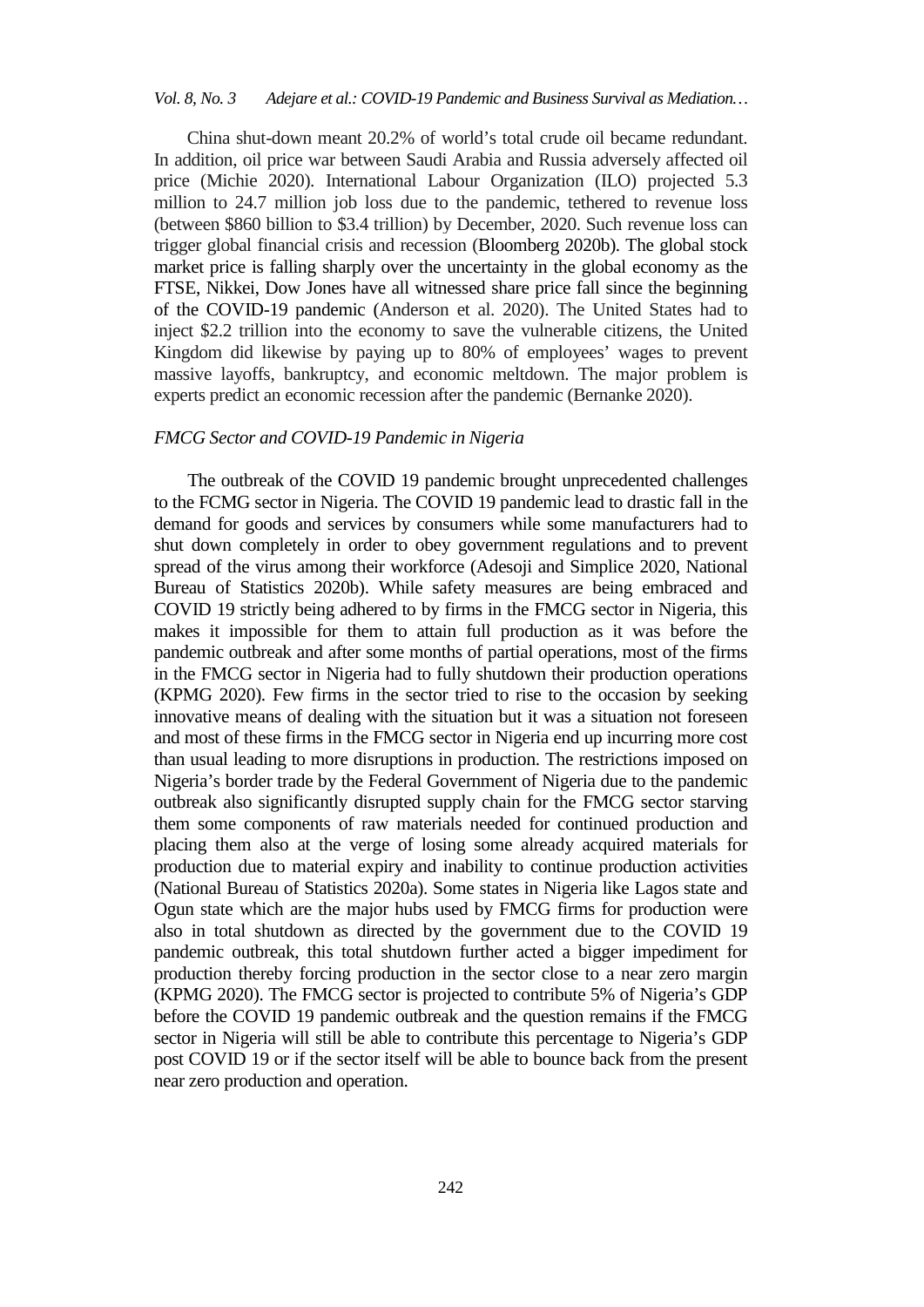### *COVID-19 and the Nigeria Economy*

The outbreak of the COVID-19 pandemic disrupted economic and business activities in Nigeria like most other parts of the world; The Nigeria government in recent time has not experienced such pandemic and also did not have any preparations in place to cushion the effect of the COVID-19 pandemic. Nigeria's economy high dependence on imports especially imports from China aggravated Nigeria's economy vulnerability as imports and raw material imports from China into Nigeria's economy constitutes about 70%. Also, Asia and Europe combined contributed about 86% of Nigeria's import indicating that the restrictions imposed across Asia and Europe on cross border trades has distorted supply chains to Nigeria and starving the Nigeria economy the needed raw material input for production (National Bureau of Statistics 2020c). The total lockdown order and travel restrictions from various parts of the world limited Nigeria's economy access to raw materials and also prevented export of goods and services from Nigeria's economy to other economies of the world which in turn starved the Nigeria economy from earning foreign exchange that could have help further to boost the economy. The global oil price also went from over \$62 to as low as \$23 due to the outbreak of the COVID-19 pandemic; this had a devastating effect on Nigeria's economy because Nigeria economy is majorly dependent on crude oil export and Nigeria mostly earn her major foreign exchange from oil export (Bloomberg 2020b, Ozili and Arun 2020).

The Nigeria Federal Government also had to embark on some strict measures necessitating cutting of spending and expenditure while putting available resources into managing the health pandemic brought about by COVID 19, though the move by the Federal Government of Nigeria was logical bearing the serious need to curtail the COVID-19 virus but the move also lead to other aspect of the economy been starved of needed fund (Adesoji and Simplice 2020). The Nigeria economy is also expected to experience one of its deepest recession since 1980s due majorly to the COVID-19 pandemic outbreak and the disruptions caused by the COVID-19 pandemic. The Nigeria economy has witnessed disruptions leading to lower oil prices and remittances, enhanced risk aversion in global and local markets; the Nigeria economy is also projected to contract around 4% due to the COVID-19 pandemic (World Bank 2020b). While the Federal Government of Nigeria is still working on how to revive the economy, it's still very uncertain how long the recovery of the Nigeria economy will take and if the current effort of the Nigeria government will yield the desired result.

#### **Underpinning Theory**

## *Profit Maximization Theory and Survival-Base Theory*

Profit maximization theory was propounded by Adam Smith and was first used in his publication titled the wealth of nations, stating every business will act in self interest in order to maximize profit from their business engagements. While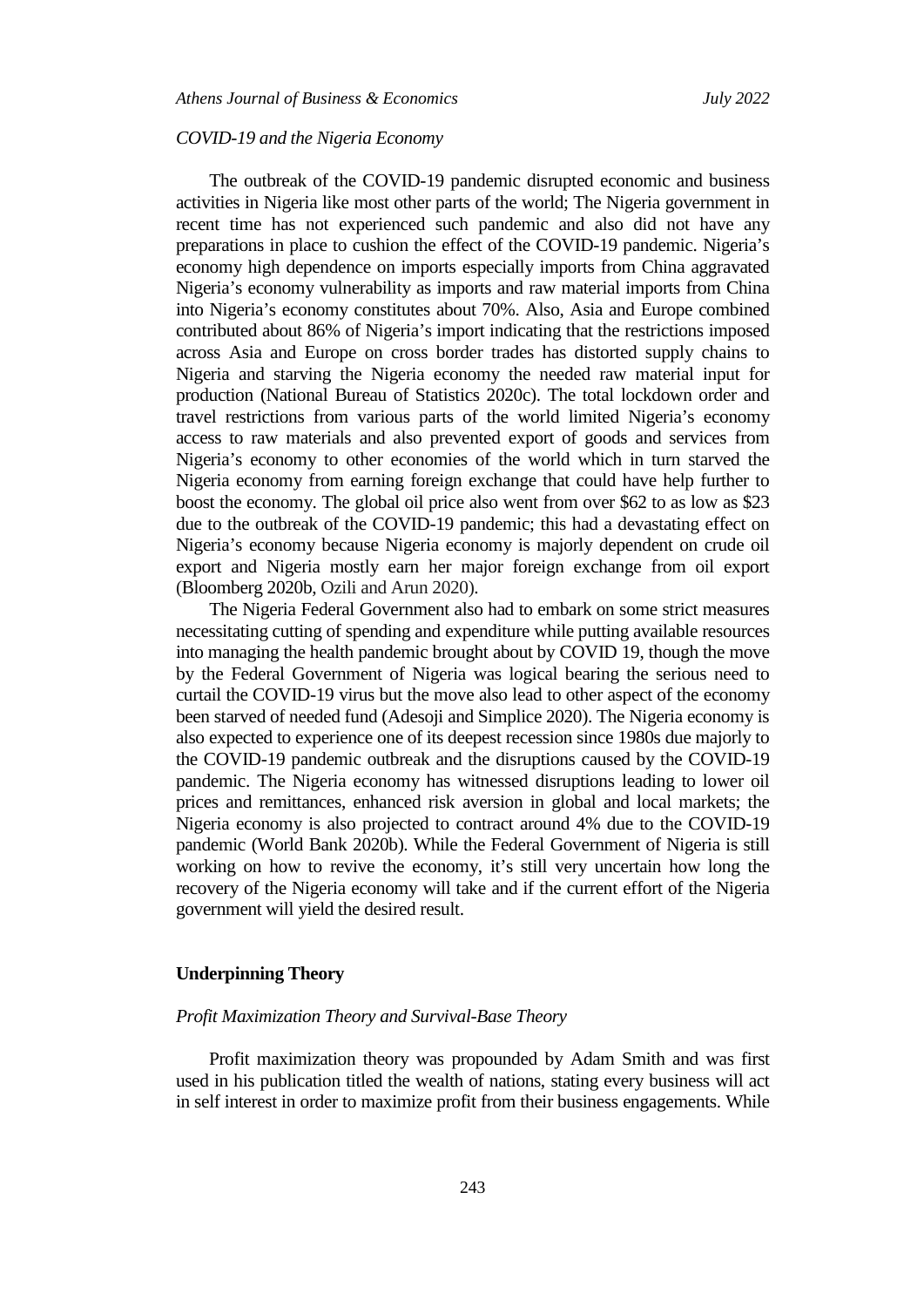the Survival-based theory was originally developed by Herbert Spencer (Miesing and Preble 1985), the theory was very popular in the  $19<sup>th</sup>$  and  $20<sup>th</sup>$  century and the theory places emphasis on survival of the fittest as every business organization will put every available strategy in place to ensure survival. The theory of profit maximization argues that every business owner or organization will act in selfinterest at every point in time in order to maximize profit, ensure longevity and to increase aggregate benefit derived by the society (Lynch et al. 2000, Jafar et al. 2010). The theory also assumed an economic perspective reiterating that organizations seek to maximize profit by equating marginal revenue to its marginal cost. The theory further stated that profit maximization is the ultimate goal of the organization as long as law and ethical custom are followed in the conduct of the organization's business activities (McAleer 2003).

While Survival-Based theory on the other hand based its arguments on the survival of the fittest and explains that organizations must do everything legally possible to thrive, compete and survive (Dwyer et al. 2003). Survival-Based theory emphasizes that it's normal for competitors to put in efforts to produce the fittest organization that adapts easily and is efficient. The theory assumes ruthless business rivalry supports the goal, which is legitimate survival (Lantos 2001). The application of the theory in the corporate turnaround of businesses is relevant till date, as ailing organizations usually face financial difficulties, loss of personnel, failing products, loss of market share, etc. An organisational resurgence may require reduction/layoff of its employees, cutting of salaries, selling of the organization's under-capacity asset, repositioning their product to aid survival (Gössling et al. 2016). The primary aim of organizations is efficiency, flexibility, and profitability; these ensure survival (Coad et al. 2013). All measures adopted by firms, especially post COVID-19 outbreak supports these theories (profit-maximization and survival), hence, they are relevant.

## **Conceptual Framework and Hypotheses Development**

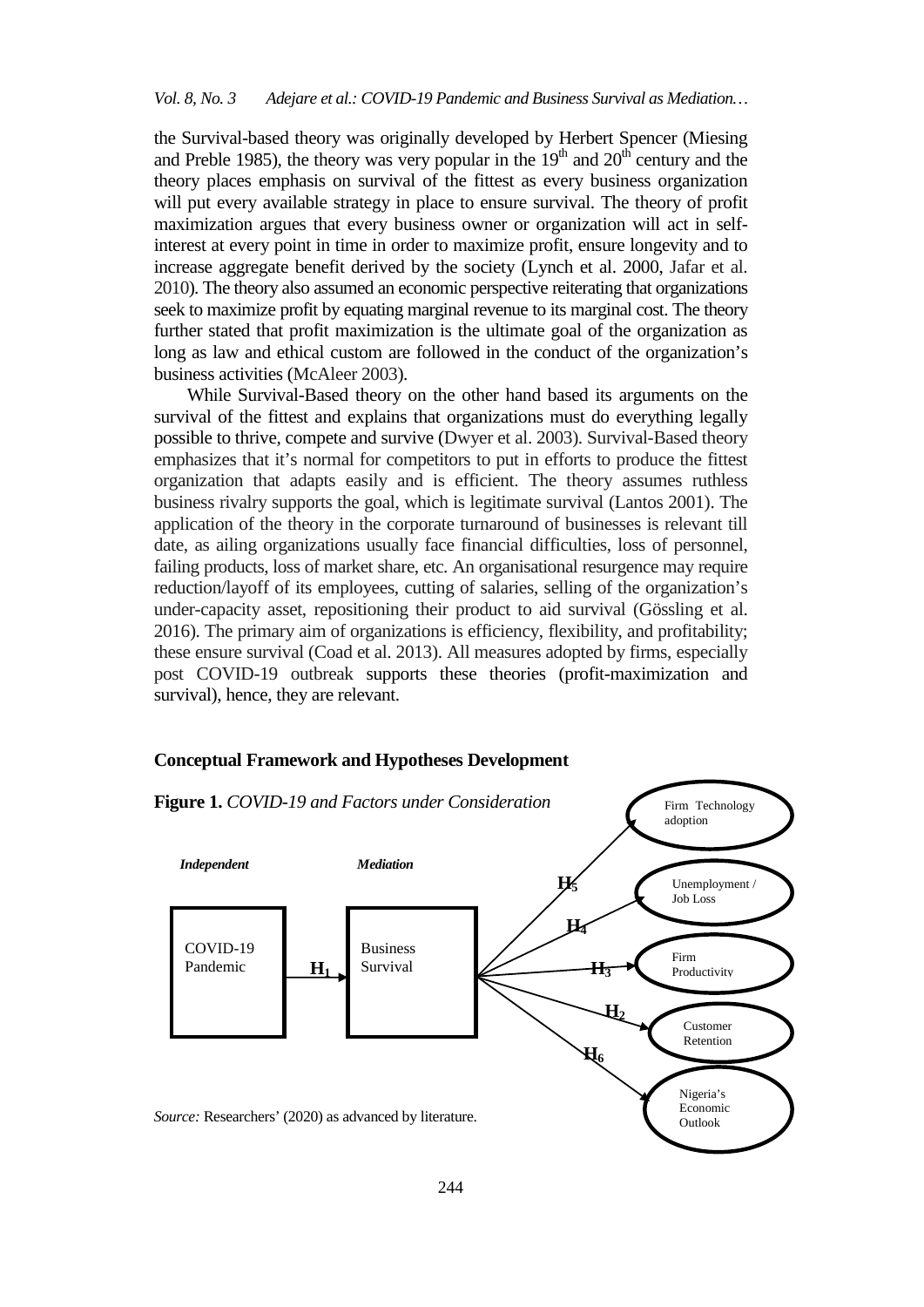#### *COVID-19 and Business Survival/Customer Retention*

The COVID-19 pandemic has affected businesses as well as the stock market in Nigeria. The Nigerian stock market lost about NGN2.3 trillion (US\$5.9 billion) with possibility of further loss (Ozili and Arun 2020). Nigerian businesses were lost due to low patronage and sustained supply disruption (Nseobot et al. 2020). Retaining customers is more difficult as orders from customers are at its lowest. A lot of experts and economic analysts have predicted a very glooming picture regarding business survival in Nigeria and the study done by (Ozili and Arun 2020) looks at COVID-19 and economic crisis, but the study did not look at the effect on businesses survival neither was the study domesticated within the Fast-Moving Consumer Goods (FMCG) sector in Nigeria. This necessitated the formulation of hypotheses one and two to see if COVID-19 has affected the possibility of business survival and customer retention within the FMCG sector.

Ho1: COVID-19 pandemic affect business survival in the FMCG sector Ho2: COVID-19 pandemic through business survival have indirect impact on customer retention in the FMCG sector

#### *COVID-19 and Firm Productivity/Business Survival*

The FMCG industry in Nigeria has faced series of challenges overtime. The decline in consumer purchasing power due to the 2016 recession in Nigeria is an example. The FMCG industry was one of the major hit industries by COVID-19, compounded by Dollar inaccessibility and weak macroeconomic conditions (Ogunlela and Lekhanya 2016). Among the challenge faced by firms in the FMCG sector is the issue of disruption in all facets of the firm causing many firms to lay off staff or enforce a compulsory leave without pay (Nseobot et al. 2020). The pandemic's effect on firm's productivity in the FMCG industry is evident in production rate, indirectly affecting their market share. Some research has focused attention on COVID-19 and how it has affected some selected industry and general outlook of events in Nigeria (Teriba 2020, Açikgöz and Günay 2020), but none of the research is yet to really domesticate the study within the FMCG industry, a gap this study intends to fill. Hypothesis three examines business survival and firm productivity in the FMCG industry, and the effect of COVID-19.

Ho3: COVID-19 pandemic through business survival have indirect impact on firm loss of productivity in the FMCG sector

#### *COVID-19 and Unemployment/Business Survival in the FMCG Sector*

Unemployment is a major problem, especially in Nigeria and Africa as a whole. The government and private sector in Nigeria collaborate to tackle unemployment and create opportunities for the working age bracket. Unemployment can lead to increase in poverty, and the COVID-19 pandemic is already showing signs that the gain made fighting unemployment maybe undone (Akanle and Omotayo 2020). The study done by Adu et al. (2019) assessed unemployment situation at some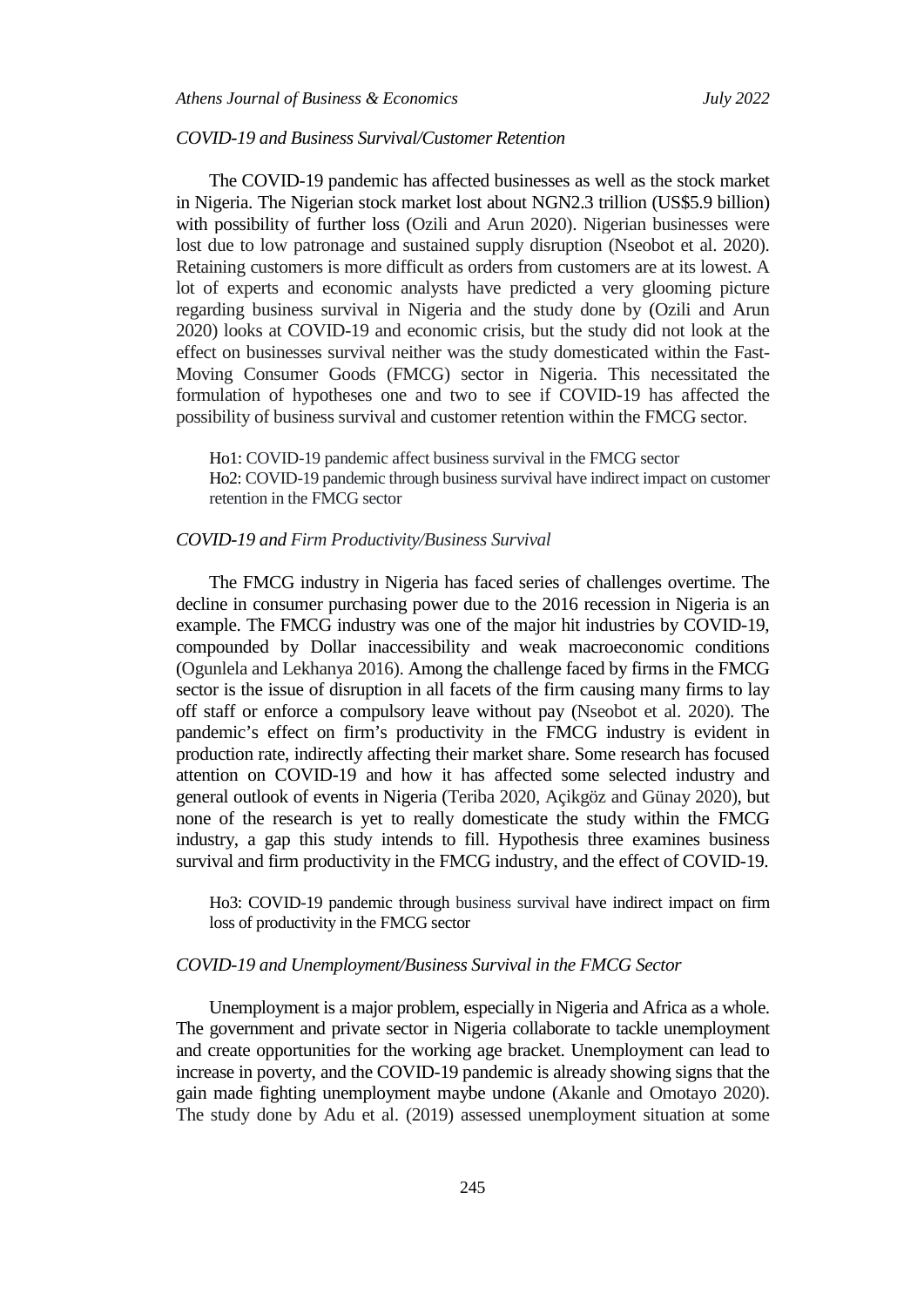selected industries in Nigeria, but the study did not include the FMCG sector. This informed the formulation of hypothesis four to x-ray the unemployment situation that maybe increased within the FMCG sector in Nigeria due to the COVID-19 pandemic.

Ho4: COVID-19 pandemic through business survival have indirect impact on unemployment/job loss in the FMCG sector

#### *COVID-19 and Technology Adoption/Business Survival*

The outbreak of the novel COVID-19 virus was unexpected. It necessitated a halt to most activities and a need to adopt other forms of engaging remotely to sustain economic activities to avoid total shut-down (Ting et al. 2020). COVID-19 forced information technology (IT) adoption for many firms and government establishments (Allam and Jones 2020). Adoption of technology became a must, increasing operational cost. Share value of online video platforms like Zoom, Microsoft teams, Skype etc., increased (Ting et al. 2020). Did COVID-19 force IT adoption across firm value chain or was it just a mere coincidence? Hypothesis five looks at COVID-19, technology adoption and business survival.

Ho5: COVID-19 pandemic through business survival have indirect impact on firm level of technology adoption in the FMCG sector

#### *COVID-19 and the Nigeria Economy Outlook*

Nigeria witnessed an economic crisis in 2009 caused by the global financial crisis, and 2016 caused by the sudden fall in the international oil price. Currently, the COVID-19 pandemic has affected price of crude oil, the major foreign currency earner for Nigeria. The difference in price of crude oil is already showing a major trouble for the Nigerian economy (Ozili and Arun 2020). Besides inadequate funds to support budget, business closure leads to a fall in taxes and income accruable to government (Nkengasong and Mankoula 2020). The study done by Nseobot et al. (2020) looks at the aftermath for businesses in Nigeria but did not highlight the effect of COVID-19 on Nigeria's economy and lessons from it. Hypothesis six investigates COVID-19 and Nigeria's economic outlook.

Ho6: COVID-19 pandemic contribute negatively to Nigeria's economy outlook

#### **Methodology**

The study is descriptive in nature because it employs both primary and secondary methods to gather the needed data to test hypotheses. Hypotheses one to five used responses from survey data, while hypothesis six used data from National Bureau of Statistics (NBS) and Central Bank of Nigeria (CBN) to examine the effect of COVID-19 pandemic on Nigeria economy. The study sample- size consists of twenty FMCG firms from among the total population of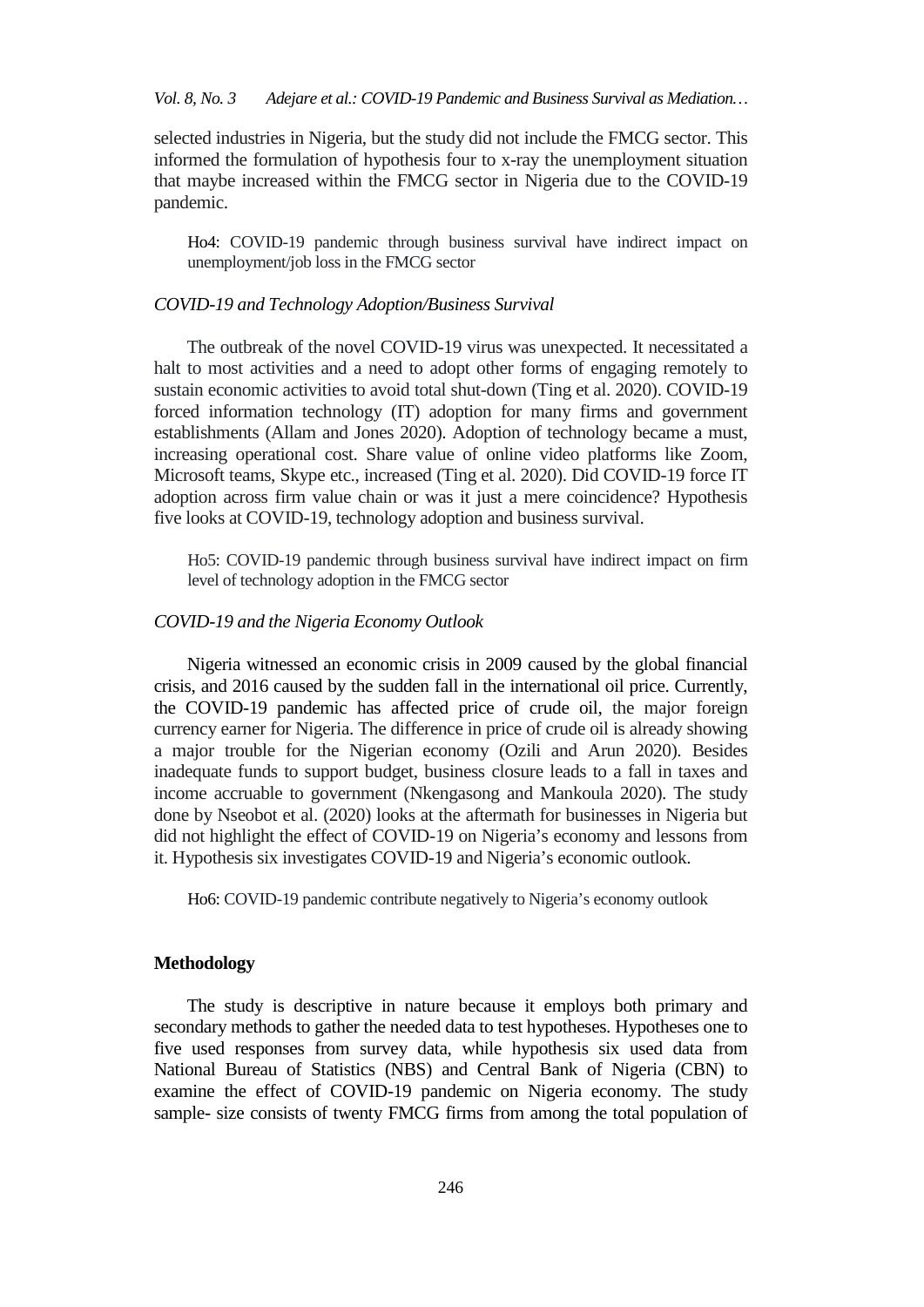35 recognised FMCG firms by Nigerian Stock Exchange (NSE). The justification for selecting 20 firms from the list of 35 recognised FMCG firms in Nigeria is to have a representative whole from among the list of recognised FMCG firms. Simple random and stratified sampling techniques were employed to select forty senior employees in each of the selected FMCG firm, making a total of eighthundred senior employees selected for sampling. Due to the COVID-19 pandemic that is restricting movement and causing social distancing, the questionnaire items were created in a google form and sent to the respondents (So et al. 2014). The data collation took up to four month (September to December 2020) for distribution and collation of data for this study. The justification for selecting senior level employees at each FMCG firms is to be able to assess the deep effects of the COVID-19 pandemic on business survival in Nigeria.

#### *Instrumentation*

Questionnaire items were adapted from literature; customer retention (Gustafsson et al. 2005), firm productivity (Buuri 2015, Leitão et al. 2019), unemployment (Arnout 2019), technology adoption (Ratchford and Barnhart 2012, Türker 2012), while questions on COVID-19 were adapted from (Caldera and Wirasinghe 2014, Udofia et al. 2020). To access the homogeneity and data adequacy before testing hypotheses using structural equation model (SEM), the exploratory factor analysis (EFA) and confirmatory factor analysis (CFA) were employed. The study assessed the general reliability of the instrument by conducting a pilot study of one hundred respondents selected across ten FMCG firms and the result revealed 0.87 which is above the recommended threshold (Nunnaly 1978). The justification for using SEM is the need of the study to test the causal relationship existing between measured, observed and latent variable in the study. Within the four month duration of the data collection, only six-hundred and seventy return rate was achieved (83.8% return rate) and was used for the analysis.

| COVID-19 (COV)                |                                                                                         |                                  |  |  |  |  |
|-------------------------------|-----------------------------------------------------------------------------------------|----------------------------------|--|--|--|--|
| COV <sub>1</sub>              | My country experienced positive tests of the novel COVID-19 virus                       | Udofia et al. (2020)             |  |  |  |  |
| COV <sub>2</sub>              | My country has never experienced a pandemic of this magnitude                           | Udofia et al. (2020)             |  |  |  |  |
| COV <sub>3</sub>              | The virus has disrupted my company supply chains services                               | Udofia et al. (2020)             |  |  |  |  |
| COV <sub>4</sub>              | The COVID-19 virus is present in all parts of the country                               | Caldera and Wirasinghe<br>(2014) |  |  |  |  |
| COV <sub>5</sub>              | COVID-19 virus has made a serious impact to the way we conduct                          | Caldera and Wirasinghe           |  |  |  |  |
|                               | business                                                                                | (2014)                           |  |  |  |  |
|                               | Firm Technology Adoption (FTA)                                                          |                                  |  |  |  |  |
| SD1                           | We have fully embraced technology adoption into all the company<br>value chain          | Türker (2012)                    |  |  |  |  |
| SD <sub>2</sub>               | The pandemic led to wide spread automation of performance and                           | Ratchford and Barnhart           |  |  |  |  |
|                               | service delivery                                                                        | (2012)                           |  |  |  |  |
| SD3                           | I find it difficult to deliver effectively using technology                             | Türker (2012)                    |  |  |  |  |
| SD <sub>4</sub>               | The overall performance of the company was affected due to<br>working from home policy  | Türker (2012)                    |  |  |  |  |
| SD <sub>5</sub>               | I am more productive using technology to deliver work from home                         | Ratchford and Barnhart<br>(2012) |  |  |  |  |
| <b>Business Survival (BS)</b> |                                                                                         |                                  |  |  |  |  |
| OP <sub>1</sub>               | The company is facing a high financial challenge due to the<br>Bates (1995)<br>pandemic |                                  |  |  |  |  |

**Table 1.** *Measurement Items*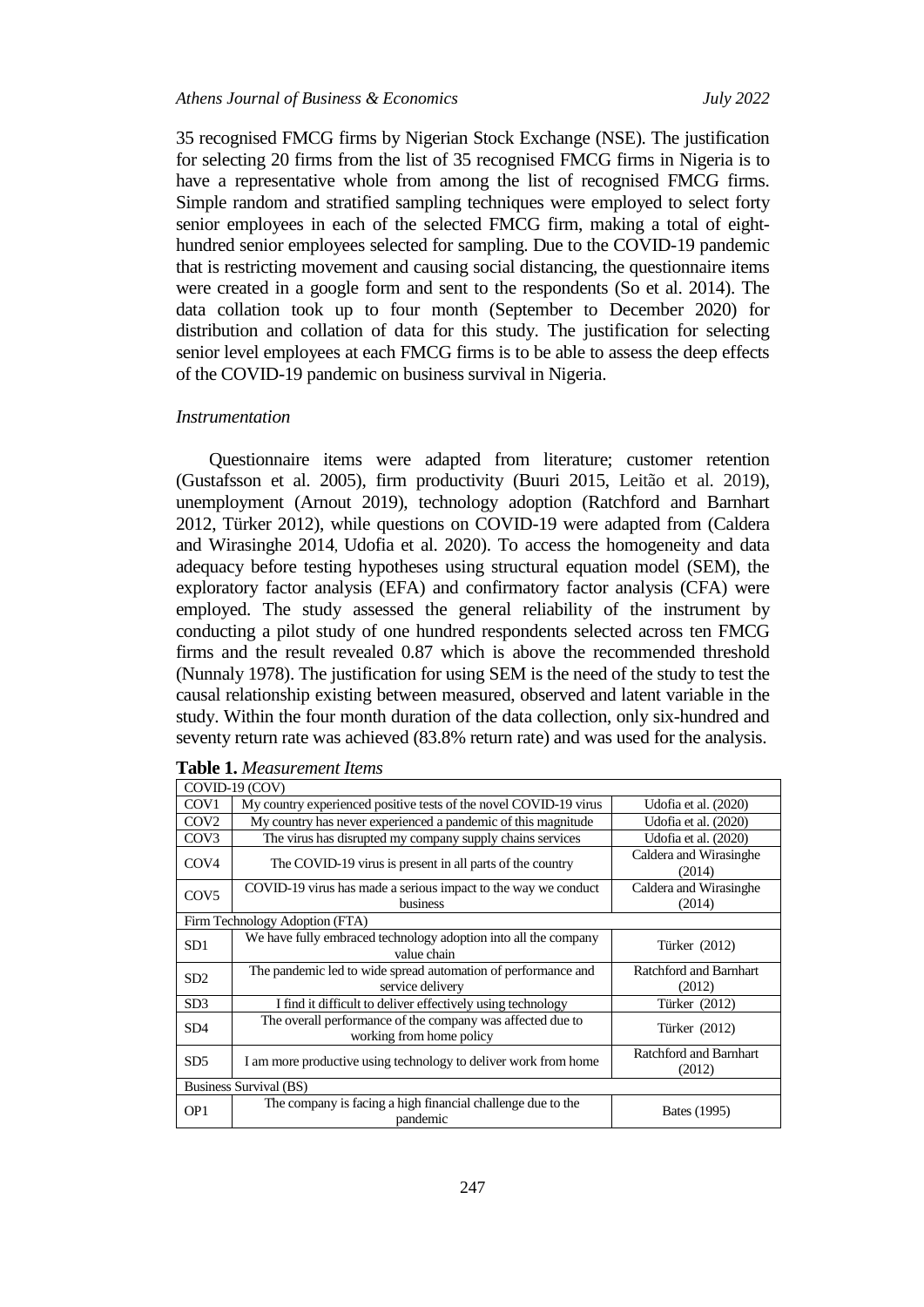| Vol. 8, No. 3 | Adejare et al.: COVID-19 Pandemic and Business Survival as Mediation |
|---------------|----------------------------------------------------------------------|
|---------------|----------------------------------------------------------------------|

| OP <sub>2</sub>  | There is significant reduction in the production of goods and<br>services due to the pandemic                     | Singh (2017)                   |
|------------------|-------------------------------------------------------------------------------------------------------------------|--------------------------------|
| OP3              | We have recorded low sales and return as a results of low<br>production in the past few months                    | Korunka et al. (2011)          |
| OP <sub>4</sub>  | We have had to lay off staffs to cushion the effects of the pandemic                                              | Singh (2017)                   |
| OP <sub>5</sub>  | We have had to reduce employees work hours per day to cushion<br>salaries and or wages payment                    | Bates (1995)                   |
|                  | Customer Retention (CR)                                                                                           |                                |
| CS <sub>1</sub>  | We have remain consistent in retaining both new and current<br>customers                                          | Gustafsson et al. (2005)       |
| CS <sub>2</sub>  | Technology gives us the leverage we need to provide unwavering<br>service needs to our consumers                  | Gustafsson et al. (2005)       |
| CS <sub>3</sub>  | Our effective online engagement has brought in more customers for<br>the<br>company                               | Vasic et al. $(2019)$          |
| CS <sub>4</sub>  | We struggle to retain customers during the pandemic                                                               | Chavez et al. (2016)           |
| CS <sub>5</sub>  | Our products and service demands skyrocketed during the<br>lockdown                                               | Vasic et al. (2019)            |
|                  | Unemployment (U)                                                                                                  |                                |
| ORP1             | The pandemic significantly reduced hours of jobs available                                                        | Furnham (1982)                 |
| ORP <sub>2</sub> | There is a mismatched between contemporary market needs and<br>employees skill set                                | Furnham and Hesketh<br>(1988)  |
| ORP3             | Inability of unemployed people to adapt to new working conditions                                                 | Feather (1990)                 |
| ORP4             | There are lack of intelligence and ability among unemployed people                                                | Furnham and Hesketh,<br>(1988) |
| ORP <sub>5</sub> | Work from home strategy exposed many employees deficiency with<br>regards to technology usage in the organization | Furnham (1982)                 |
| ORP <sub>6</sub> | There is a huge gap between the current job market realities and the<br>educational system                        | Furnham and Hesketh,<br>(1988) |
| ORP7             | Low production capabilities result into loss of job opportunities                                                 | Feather (1990)                 |

# **Data Analysis**

|                     |                              | <b>Frequency</b> | <b>Valid Percent</b> | <b>Cumulative %</b> |
|---------------------|------------------------------|------------------|----------------------|---------------------|
|                     | Male                         | 402              | 60.0                 | 94.2                |
| Gender              | Female                       | 268              | 40.0                 | 100                 |
|                     | Total                        | 670              | 100                  |                     |
|                     | Less than 5million per Annum | 102              | 15.2                 | 15.2                |
|                     | 5million-10million           | 383              | 57.2                 | 72.4                |
|                     | 10million-15million          | 175              | 26.1                 | 98.5                |
| <b>Salary Range</b> | 15 million & Above           | 10               | 1.5                  | 100                 |
|                     | Total                        | 670              | 100                  |                     |
|                     | <b>BSc/HND</b>               | 232              | 34.6                 | 34.6                |
| Highest             | MBA/MSc                      | 300              | 44.8                 | 79.4                |
| qualification       | Postgraduate/Professional    | 138              | 20.6                 | 100                 |
|                     | Certification                |                  |                      |                     |
|                     | Total                        | 670              | 100                  |                     |
|                     | Production/Supply chain      | 492              | 73.4                 | 73.4                |
| Department          | Marketing & Sales            | 38               | 5.7                  | 79.1                |
|                     | <b>Operations</b>            | 140              | 20.9                 | 100                 |
|                     | Total                        | 670              | 100                  |                     |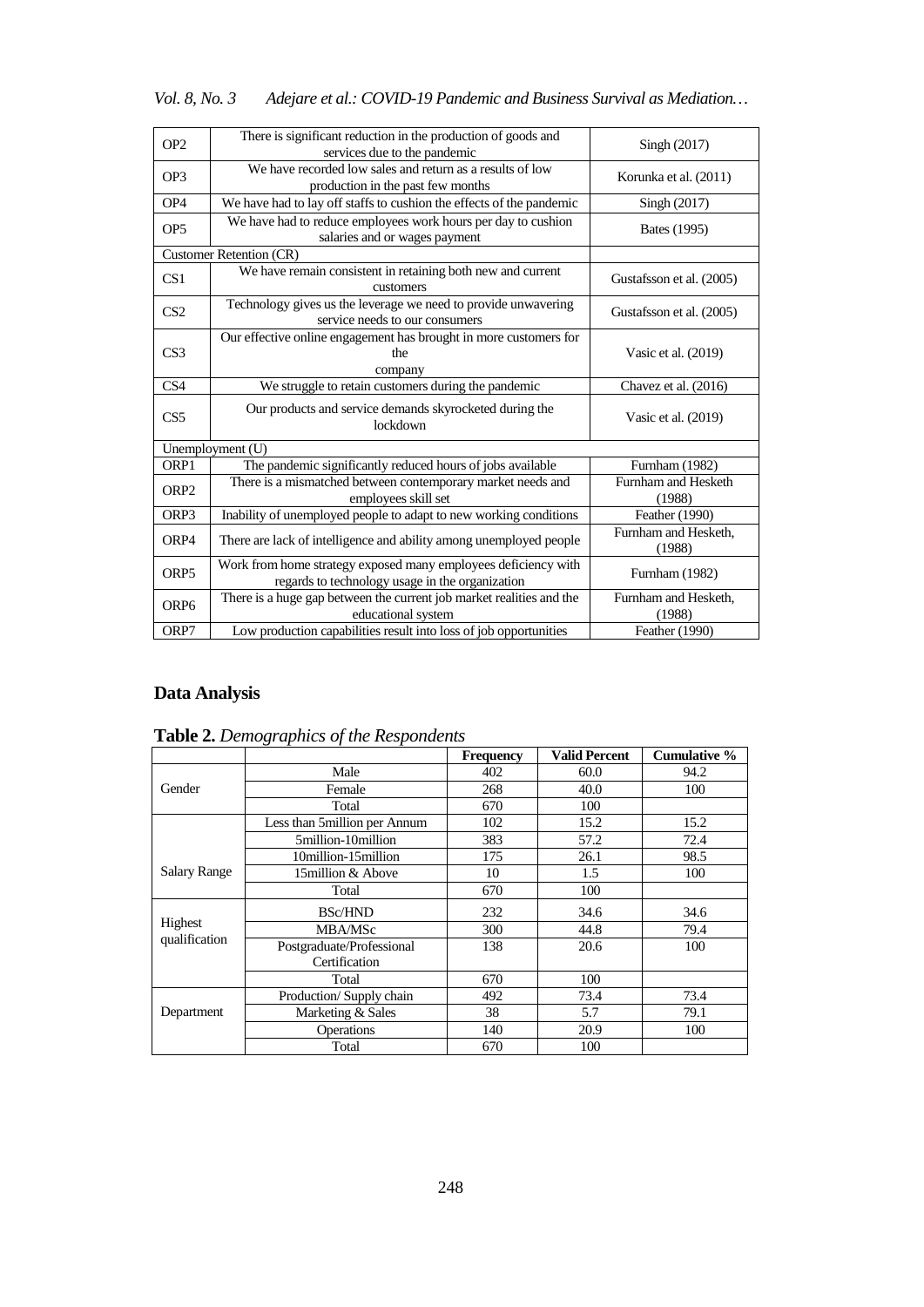#### **Assessing Multivariate Analysis Assumptions**

In conducting structural equation model (SEM), assumptions of sample-size, normality, missing-values and multicollinearity were tested (Kline 2005). The recommended 200 sample size (Iacobucci 2010) was met given that the sample size used for this study is six hundred and seventy (670). To address normality, questionnaire items were assessed for skewness and kurtosis and the results were within the threshold of  $-1$  to  $+1$  (Amin et al. 2014). Frequency count revealed neither outlier nor missing values in the data set (Yana 2007). Multicollinearity was tested by correlation analysis. Correlation value above 0.5 is good (Field 2005), correlation for all the variable was above 0.5. Furthermore, we examine common method bias by looking at the second approach of Harman which is a more comprehensive and rigorous-technique (Podsakoff et al. 2003 and 2012) using CFA method. This was achieved by loading all twenty-five items used in the study into a single-factor using CFA. The result shows a poor fit as (chisquare=21.347, IFI=0.62, CFI=0.42, TLI=0.63, NFI=0.61, and RMSEA=0.24). Hence, the common method bias rule was not violated in this study.

Principal axis-factoring using EFA reduced redundant items and examined constructs loadings. Homogeneity was tested via Kaiser–Meyer–Olkin (KMO) and the Bartlett's-test of sphericity (BTS), recommended values of acceptance are 0.05 and 0.000 respectively (Orçan and Yang 2016). The KMO results from the EFA analysis is 0.828 and Bartlett's-test of sphericity (BTS) is  $(\gamma$ 2=28155.593, p=0.000, and <0.05). Homogeneity and data adequacy were achieved.

| <b>Measurement</b><br><b>Items</b> | <b>Constructs</b> | <b>CFI</b> | $\mathbb{R}^2$ | Mean | SD    | <b>Factor</b><br><b>Loading</b> | <b>Cronbach</b><br><b>Alpha</b> | CR         | <b>AVE</b> |  |  |
|------------------------------------|-------------------|------------|----------------|------|-------|---------------------------------|---------------------------------|------------|------------|--|--|
| FTA1                               |                   |            | 0.331          | 4.18 | 0.921 | $0.772***$                      |                                 |            |            |  |  |
| FTA <sub>2</sub>                   | Firm              |            | 0.555          | 4.06 | 0.992 | $0.786***$                      |                                 | 0.711      | 0.656      |  |  |
| FTA3                               | Technology        | 0.911      | 0.441          | 4.00 | 0.818 | $0.852***$                      | 0.763                           |            |            |  |  |
| FTA4                               | Adoption          |            | 0.540          | 3.75 | 0.995 | $0.779***$                      |                                 |            |            |  |  |
| FTA5                               |                   |            | 0.507          | 3.84 | 1.121 | $0.828***$                      |                                 |            |            |  |  |
| FTA6                               |                   |            | 2.383          | 3.93 | 1.174 | $0.895***$                      |                                 |            |            |  |  |
| COV <sub>1</sub>                   | COVID-19          |            | 0.411          | 4.00 | 1.034 | $0.773***$                      |                                 |            |            |  |  |
| COV <sub>2</sub>                   | Pandemic          | 0.924      | 0.941          | 3.75 | 1.171 | $0.846***$                      | 0.752                           | 0.738      | 0.545      |  |  |
| COV <sub>4</sub>                   |                   |            | 0.655          | 4.04 | 1.074 | $0.778***$                      |                                 |            |            |  |  |
| BS <sub>2</sub>                    | <b>Business</b>   | 0.910      | 0.443          | 4.03 | 1.062 | $0.804***$                      | 0.833                           | 0.728      | 0.603      |  |  |
| BS6                                | Survival          |            |                |      |       | 0.373<br>3.87                   | 1.067                           | $0.744***$ |            |  |  |
| U1                                 |                   |            | 0.359          | 4.05 | 1.053 | $0.660***$                      | 0.810                           | 0.721      | 0.745      |  |  |
| U2                                 |                   |            | 0.775          | 3.99 | 1.068 | $0.710***$                      |                                 |            |            |  |  |
| U <sub>3</sub>                     | Unemployme        | 0.915      | 0.289          | 4.12 | 0.992 | $0.662***$                      |                                 |            |            |  |  |
| U <sub>4</sub>                     | nt                |            | 0.686          | 4.09 | 0.818 | $0.704***$                      |                                 |            |            |  |  |
| U <sub>5</sub>                     |                   |            | 0.557          | 3.84 | 1.071 | $0.884***$                      |                                 |            |            |  |  |
| U <sub>6</sub>                     |                   |            | 0.949          | 3.96 | 1.074 | $0.774***$                      |                                 |            |            |  |  |
| FP1                                |                   |            | 0.299          | 4.05 | 1.009 | $0.562***$                      |                                 |            |            |  |  |
| FP <sub>2</sub>                    | Firm              | 0.912      | 0.419          | 3.77 | 1.068 | $0.614***$                      | 0.833                           | 0.803      | 0.632      |  |  |
| FP4                                | Productivity      |            | 0.992          | 3.64 | 1.097 | $0.784***$                      |                                 |            |            |  |  |
| FP <sub>5</sub>                    |                   |            | 0.301          | 4.05 | 0.983 | $0.811***$                      |                                 |            |            |  |  |
| CR1                                |                   |            | 0.432          | 4.13 | 0.905 | $0.670***$                      | 0.810                           |            | 0.650      |  |  |
| CR <sub>2</sub>                    | Customer          | 0.905      | 0.996          | 3.97 | 1.021 | $0.750***$                      |                                 | 0.710      |            |  |  |
| CR <sub>3</sub>                    | Retention         |            | 0.464          | 4.09 | 0.935 | $0.692***$                      |                                 |            |            |  |  |
| CR4                                |                   |            | 0.564          | 4.07 | 1.191 | $0.650***$                      |                                 |            |            |  |  |

| Table 3. Measurement Model |  |
|----------------------------|--|
|                            |  |

**Note: CR:** Composite Reliability, **AVE:** Average Variance Extracted, **CFI:** Comparative fit indices, **χ 2 :** Chi-square Value. *Source:* Field Survey, 2020.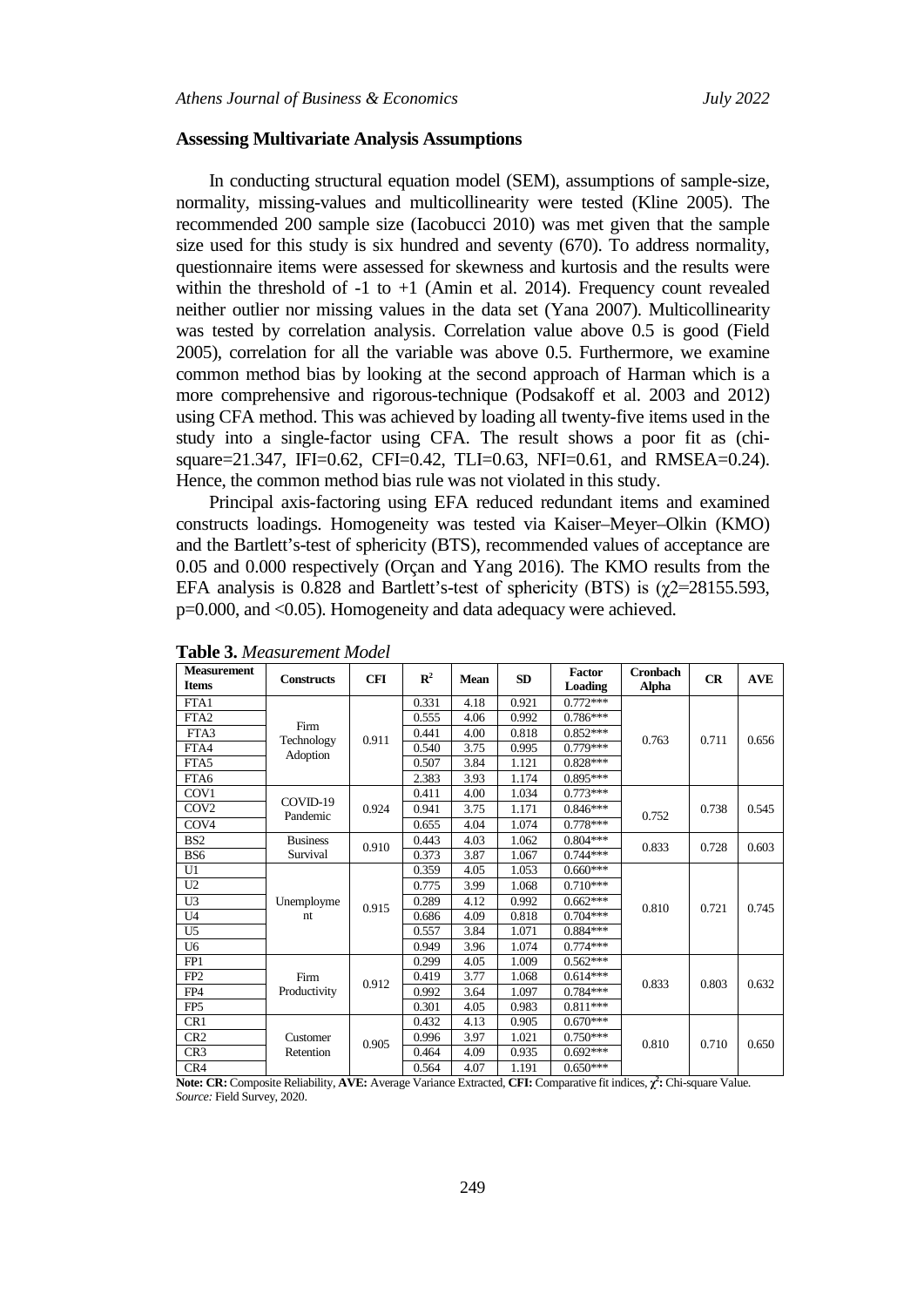A unidimensionality analysis was conducted to assess the fitness of the model for conducting SEM and the measures was assessed through composite reliability (CR), average variance extracted (AVE), Cronbach alpha, factor-loading, mean and standard deviation. The reliability of the construct was assessed using Cronbach-Alpha reliability technique and the results was above 0.70 as recommended by Nunally (1978) (see Table 1). The factor loadings for each of the twenty-one items have values greater than 0.5 as shown (see Table 1), hence, the data loaded very well and shows a good fit for the measurement model.

*Comparative fit index (CFI)* is used to assess whether the study model compare with the null-model supposing there are no correlations between the models constructs. As shown in (Table 2) the CFI value for all the constructs is greater than 0.90 and therefore shows a good fit for the measurement model (Bagozzi and Yi 2012). Hence, the CFI value shows acceptable model fitness. *Composite Reliability* is used to check the internal consistency of each constructs with regard to the variance from an observed variable from their latent factor. A composite reliability that is  $\geq$  0.70 has internal consistency, Table 1 shows all five constructs had consistency via higher values. AVE is the extent of the variance captured by a construct from the total amount of measurement error experience in a model. [Maravelakis \(](https://www.emerald.com/insight/search?q=Petros%20Maravelakis)2019) puts the threshold at 0.50, and Table 1 shows nonviolation. Hence, homogeneity was achieved for the model used to test the hypotheses stated in the study through SEM. Thirty-one items were subjected to CFA and only twenty-five items were deemed fit. Customer retention, business survival, firm productivity, and COVID-19 pandemic had (CR5), (BS2, BS4), (FP3) and (COV3, COV5) deleted respectively.

|                      | $\mathbf{v}^2$ | df  |       | CFI   | TLI  | IFI   | GFI   | <b>RMSEA</b> |
|----------------------|----------------|-----|-------|-------|------|-------|-------|--------------|
| Measurement<br>Model | 2.328          | 290 | 0.000 | 0.915 | 903  | 0.920 | 0.911 | 0.06         |
| Recommended<br>Value | $\leq$ 2 or 3  |     |       | >0.9  | >0.9 | >0.9  | >0.9  | < 0.08       |

**Table 4.** *Results of CFA*

The model fit generally shows the comparative fit index (CFI=0.915), tucker lewis index (TLI=0.903), incremental fit index (IFI= 0.920), goodness of fit index (GFI=0.911), chi-square ( $X^2$ =2.328), degree of freedom (Df=290) and root mean square error of approximation (RMSEA=0.06), all of which shows that the model is above the recommended threshold for acceptance and is therefore fit to test the stated hypotheses see Table 2 (Nusair and Hua 2010, Hair et al. 2017).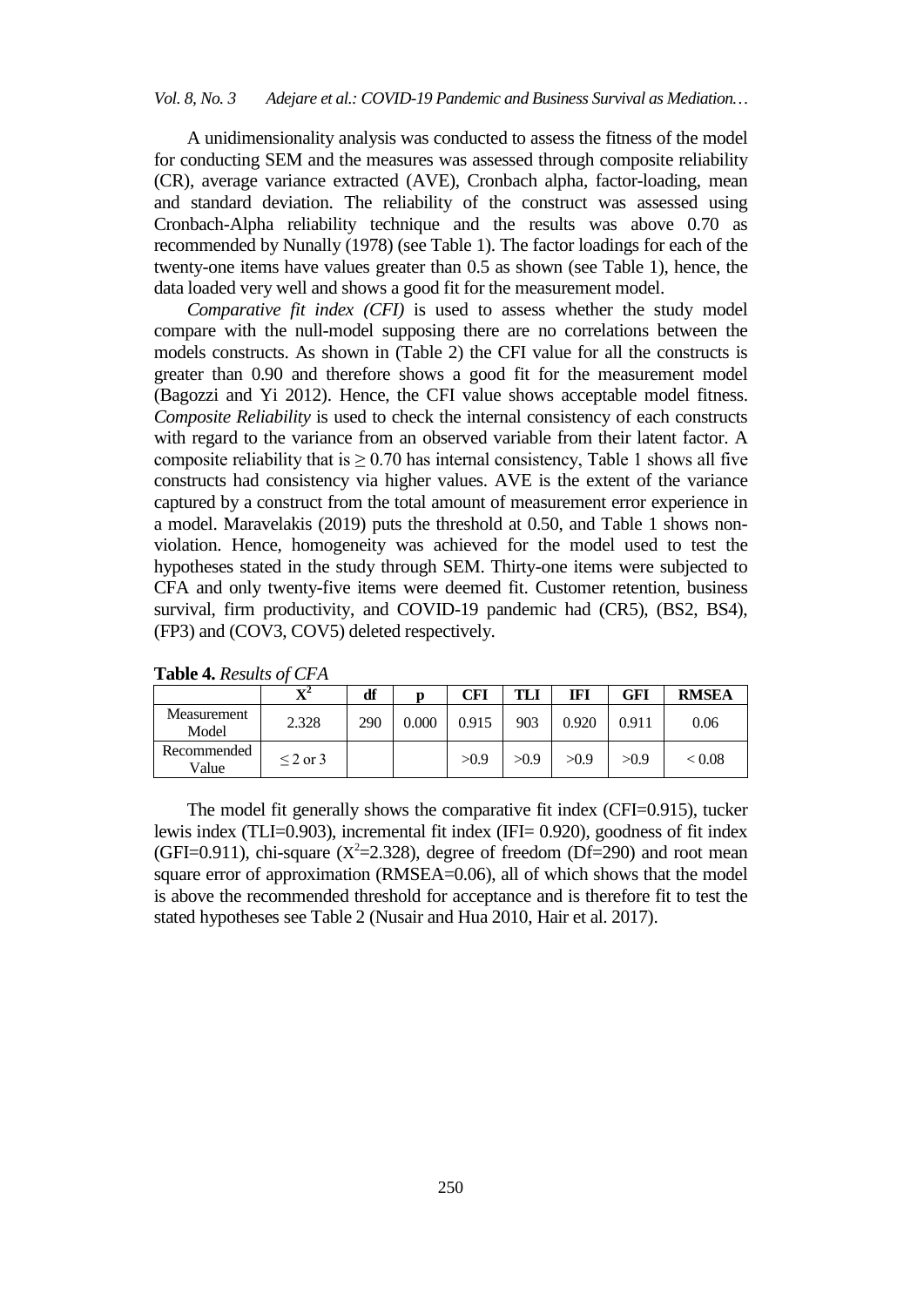## **Hypotheses Testing**

| <b>Hypothesized Model</b>                   | ${\bf R}^2$ | <b>Standardized</b><br><b>Effect</b> | $t-$<br>value | <b>P</b> -<br>value | <b>Remark</b>                |
|---------------------------------------------|-------------|--------------------------------------|---------------|---------------------|------------------------------|
| $COV \longrightarrow BS$                    | 0.034       | $0.18$ (DE)                          | 3.679         | 0.000               | positive and direct effect   |
| $COV \longrightarrow BS \longrightarrow FP$ | 0.316       | $0.56$ (IE)                          | 11.919        | 0.000               | positive and indirect effect |
| $COV \rightarrow BS \rightarrow U$          | 0.289       | $0.54$ (IE)                          | 14.075        | 0.000               | positive and indirect effect |
| $COV \rightarrow BS \rightarrow CR$         | 0.088       | $-0.30$ (IE)                         | $-6.946$      | 0.000               | negative and indirect effect |
| $COV \longrightarrow BS \longrightarrow FT$ | 0.067       | $0.26$ (IE)                          | 6.274         | 0.000               | positive and indirect effect |

**Table 5.** *Path Model*

P<0.05; Where: DE=Direct Effect, IE=Indirect Effect, BS=Business Survival, FTA=Firm Technology, FP=Firm productivity, U=Unemployment, CR=Customer Retention, COV=COVID-19 Pandemic.

Six hypotheses were examined; however, the first five hypotheses were analysed using SEM and the direct, indirect, and standardized regression weights are shown in Figure 2. The sixth hypothesis was analyzed using a narrative discourse that compare the third and fourth quarter of 2019 to the first and second quarter of 2020 using secondary data that was derived from NBS and CBN in order to examine the impact of COVID-19 pandemic on the Nigerian economy outlook. The result from the SEM analysis shows that  $(H)$  there is a direct relationship between COVID-19 pandemic and FMCG firms' performance (tvalue=3.679 at p=0.005), therefore, the hypothesis was accepted. This means that the sudden occurrence of COVID-19 pandemic have adverse impact on business continuity and survival in the FMCG sector. The indirect hypotheses (H2 to H5) examine the survival of businesses in the FMCG sector as a result of the impact of COVID-19 pandemic using firm performance measures such as firm productivity, unemployment, customer retention and firm technology adoption. The result shows that COVID-19 pandemic have indirect impact on all the performance measures used in the study and therefore, affect the operations of many organizations in the FMCG industry thereby determining the survival and or failure of this firms.

Although, the analysis shows a positive and indirect effect of COVID-19 pandemic on firm productivity, unemployment and firm technology adoption as the significant (t-value=11.919, 14.075 and 6.274 at  $p=0.05$ ), making these hypotheses accepted. Hypothesis (*H2*) that examined the COVID-19 pandemic on customer retention and business survival of FMCGs show a negative, indirect, and significant effect (t-value=-6.946 at  $p=0.05$ ). The significant impact therefore, make *H2* to be accepted. The negative relationship could be as a result of the lockdown which make it difficult for organization and customers to have a consistent transactional relationship among each other's thereby forcing customers to look for alternative firms whose online presence is strong and can immediately satisfy theirs needs during the lockdown.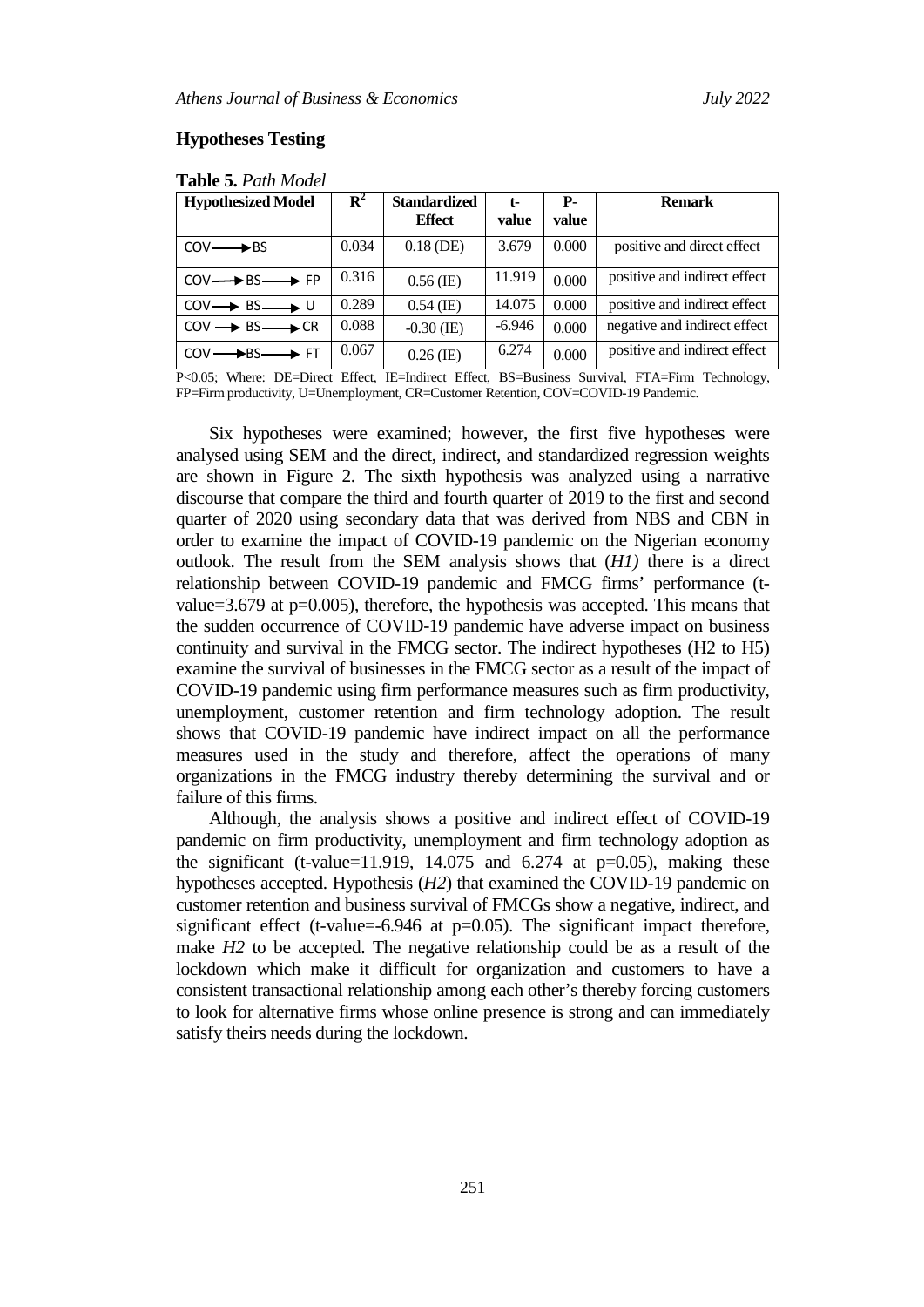

**Figure 2.** *Standardized Hypothesized Structural Equation Model*

Ho6: COVID-19 pandemic negatively impact Nigeria's economy outlook

The Nigerian economy outlook can be measured by the gross domestic product, inflation rate and interest rate (Bello and Aliyu 2016). However, the study used the GDP and inflation rate to measure the Nigerian economic outlook in order to assess the impact of COVID-19 pandemic on the Nigerian economy when compared to the preceding year 2019. This would highlight the extent of damage the pandemic has caused on the Nigerian economy and would ascertain the acceptance or rejection of H6.

| <b>GDP</b>       | 2019(%) | <b>GDP</b>       | 2020(%)  |
|------------------|---------|------------------|----------|
| (Quarter 1)      | 2.55    | (Quarter 1)      | 1.87%    |
| (Quarter 2)      | 1.87    | (Quarter 2)      | $-6.10%$ |
| (Quarter 3)      | $-6.10$ | (Quarter 3)      | $-3.62%$ |
| (Quarter 4)      | $-3.62$ | (Quarter 4)      | 0.11%    |
| Annual           | 2.27    | Annual           | $-1.92$  |
| <b>Inflation</b> |         | <b>Inflation</b> |          |
| August           | 11.02%  | August           | 13.22%   |
| September        | 11.24%  | September        | 13.7%    |
| October          | 11.61%  | October          | 14.23%   |
| November         | 11.85%  | November         | 14.9%    |
| December         | 11.98%  | December         | 15.8%    |

**Table 6.** *Nigerian Economy Outlook 2019 and 2020*

*Source:* National Bureau of Statistics (2020).

The Nigerian GDP grew by 1.87% in the first quarter of 2020, this represents a decline when compared to the growth of  $2.55\%$  of 2019 4<sup>th</sup> quarter. The decline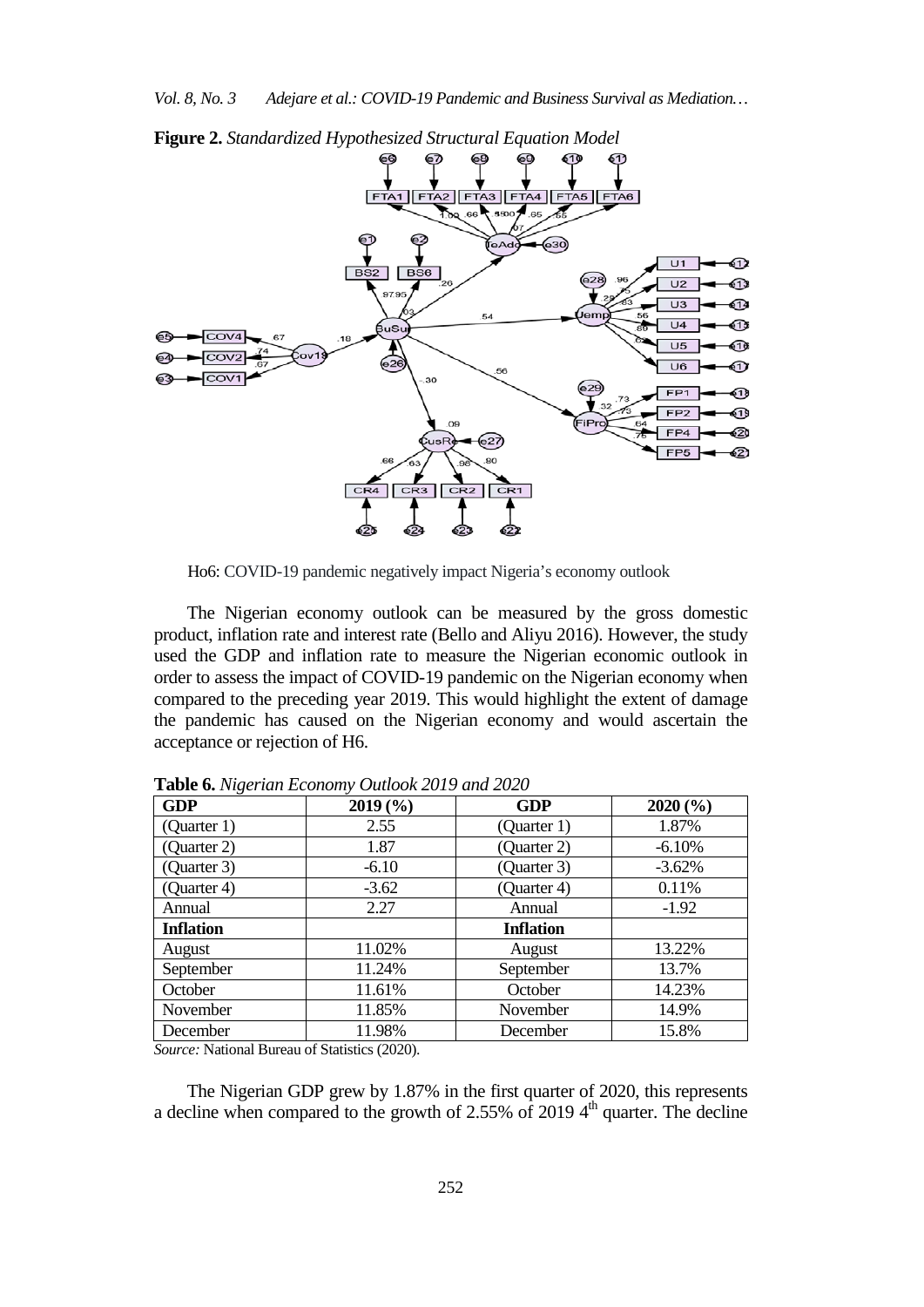in GDP in  $2020$ 's  $1<sup>st</sup>$  Quarter could be trace to halted international trading (National Bureau of Statistics 2020c, Adesoji and Simplice 2020). Similarly, the GDP in the second quarter experience a -6.10% decline as against the growth experienced in the preceding quarters. The third quarter also experienced a decline of 3.62% as against the preceding quarter. However, the fourth quarter shows a relief growth in the GDP with 0.11% and overall, put the GDP annual growth rate to a decline of 1.92 as against the preceding year. Hence, this decline shows the damage COVID-19 has had generally on the economic outlook of Nigeria.

Additionally, the Nigerian inflation rate shows that it has been increasing at an alarming rate from the last five month of 2019 through to the last five month of 2020. Although, the trend of these increase is consistent from the beginning of 2019 and therefore, cannot be categorically stated that the continuous increase in the year 2020 is as a result of the COVID-19 pandemic. However, given the annual decline in the GDP of Nigerian in 2020 (-1.92) amidst the global pandemic compare to the annual increase (2.27) experienced in 2019; then we can state that COVID-19 pandemic impact negatively the Nigerian economic outlook, thereby leading to the acceptance of the hypothesis.

#### **Discussion of Findings**

The study examined COVID-19 pandemic, business survival and FMCG firms' performance. Six hypotheses were examined, five hypotheses were analysed using SEM and the sixth hypothesis was analyzed using a narrative discourse. Among the five hypotheses (one direct and four indirect) examined with SEM; all the five hypotheses were supported. The study revealed that COVID-19 pandemic affected business survival in the FMCG industry due to compulsory lockdown by Nigerian government. This affirmed Bloomberg (2020a) report that businesses who are forced to lockdown face liquidation and survival challenge all over the world. Furthermore, findings revealed that COVID-19 pandemic exposed the level of firm technology usage and their survival in the FMCG industry. This aligns with survival-based theory and profit maximization as any firm who could not produce at optimum capacity nor maximize profit risk the chance of surviving and thriving. The  $21<sup>st</sup>$  century business environment of today is currently working at a pace where firm can hardly get anything done without full integration of technology into its operations. This is the reason why many firms struggle to meets customer needs online while other competitor leverage technology to meets existing and new customers' needs using technology (Mutlu et al. 2015). It is evident that many FMCG firms had minimal technology adoption across its value chain as revealed by the finding. Hence, firms need to comprehensively integrate IT into its value chain to mitigate uncertainties that could adversely affect performance (Mutlu et al. 2015) as this is seen as one of the contribution to knowledge for this study.

Findings also revealed that the COVID-19 pandemic affect unemployment rate and or loss of job thereby affecting business survival in the FMCG industry. This finding aligned with reports by (International Labour Organization 2020, World Bank 2020a, Nkengasong and Mankoula 2020) that COVID-19 pandemic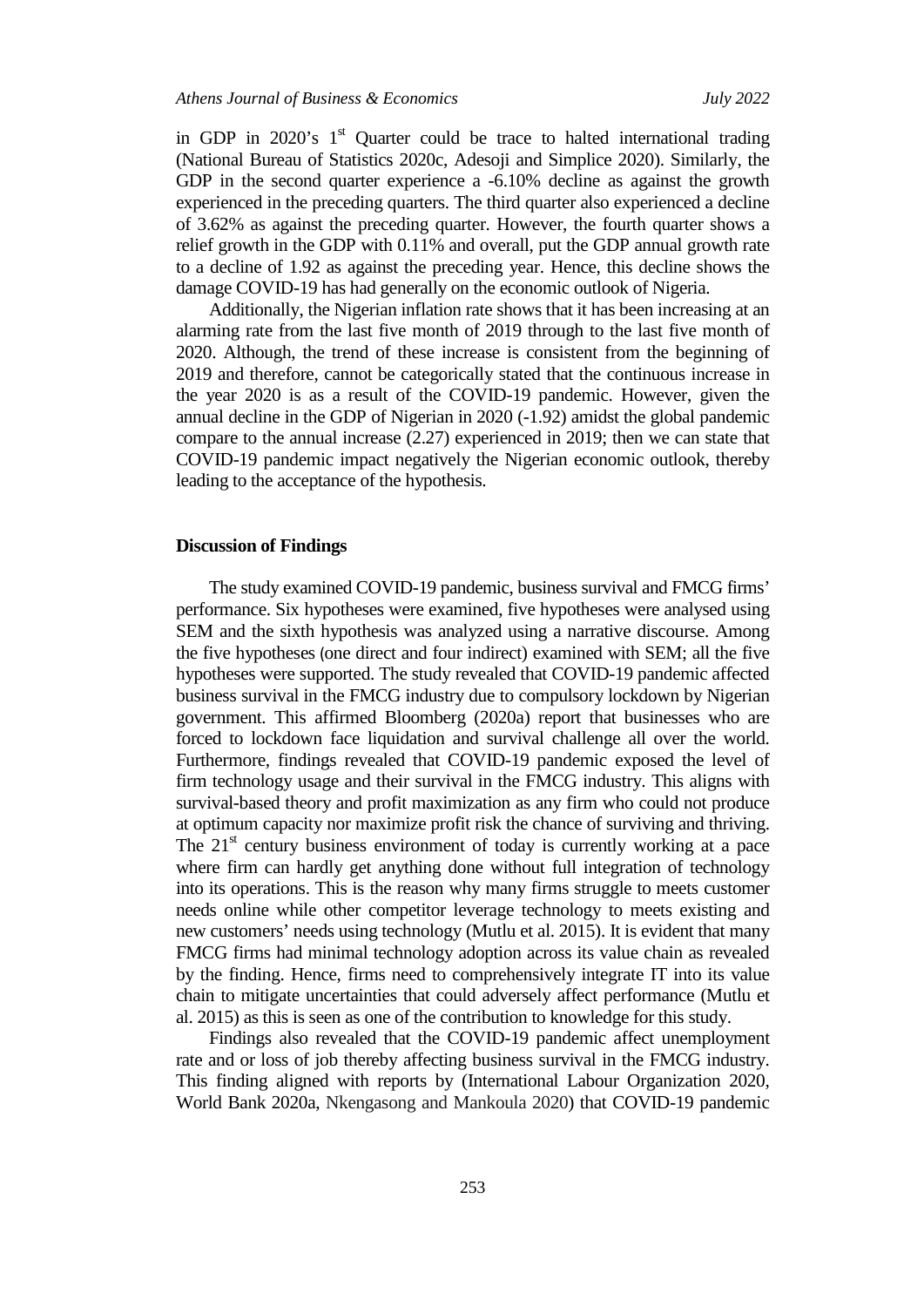affect the unemployment rate in many countries leading to the loss of jobs and income. The findings support the theory of profit maximization and survival-based as all organization are looking for the most effective ways to maximize profit, and hence, would do everything legally possible to keep the organization in operations. Since the finding of the study shows that COVID-19 pandemic affect business survival in the FMCG industry, it translates into more unemployment in the country (International Labour Organization 2020).

Furthermore, finding shows that COVID-19 pandemic affect firm's productivity and business survival in the FMCG industry. Firms had to reduce their manpower and production schedule especially those regarded as essential product producers, complicating optimal performance. This effect on firm productivity will affect customer needs, supply, firm revenue and profitability (World Bank 2020b, Nkengasong and Mankoula 2020). This finding also aligned with the submission of profit maximization and survival-based theory as profit and survival can only be achieved when organization produce at optimum capacity, otherwise, firms would look for every means possible to remain in business even if it means drastic manpower reduction.

Findings of the study show that COVID-19 pandemic has a significant negative indirect effect on customer retention and business survival. Developed nations contributes to citizens welfare during the lockdown by providing basic households needs in order to curtail the spread of COVID-19 pandemic and restrict the urge of citizens wanting to go out of their house (Nkengasong and Mankoula 2020, Açikgöz and Günay 2020). However, this is not the case in Nigeria as many citizens are left stranded without any provision for basic household's needs thereby making citizens to source for basic needs; hence, risking contact, exposure and the spread of COVID-19 pandemic. Thus, less physical and more virtual interface/engagement with customers must be implemented by firms to satisfy customers regardless of location (Mutlu et al. 2015).

Finally, finding showed that COVID-19 pandemic negatively affect the annual GDP of Nigeria's making the economy outlook to experience (-1.92%) decline as against the preceding year. This is not surprising given the halt to international trading and lockdown experienced by businesses across the country. COVID-19 pandemic affected 60% of the global-oil-prices and given the reliance of the country economy on oil revenue, then it is certain that the GDP will be adversely affected (National Bureau of Statistics 2020c). Also, the finding shows that as the country GDP is experiencing decline, inflation rate is also increasing at an alarming rate making the country currency to experience a major setback in valuation when compared to foreign currency such as dollar (\$) (Nkengasong and Mankoula 2020, Nseobot et al. 2020).

## **Implications**

COVID-19 pandemic brought a new normal to business operations all over the world and especially FMCG firms and has been able to expose organizations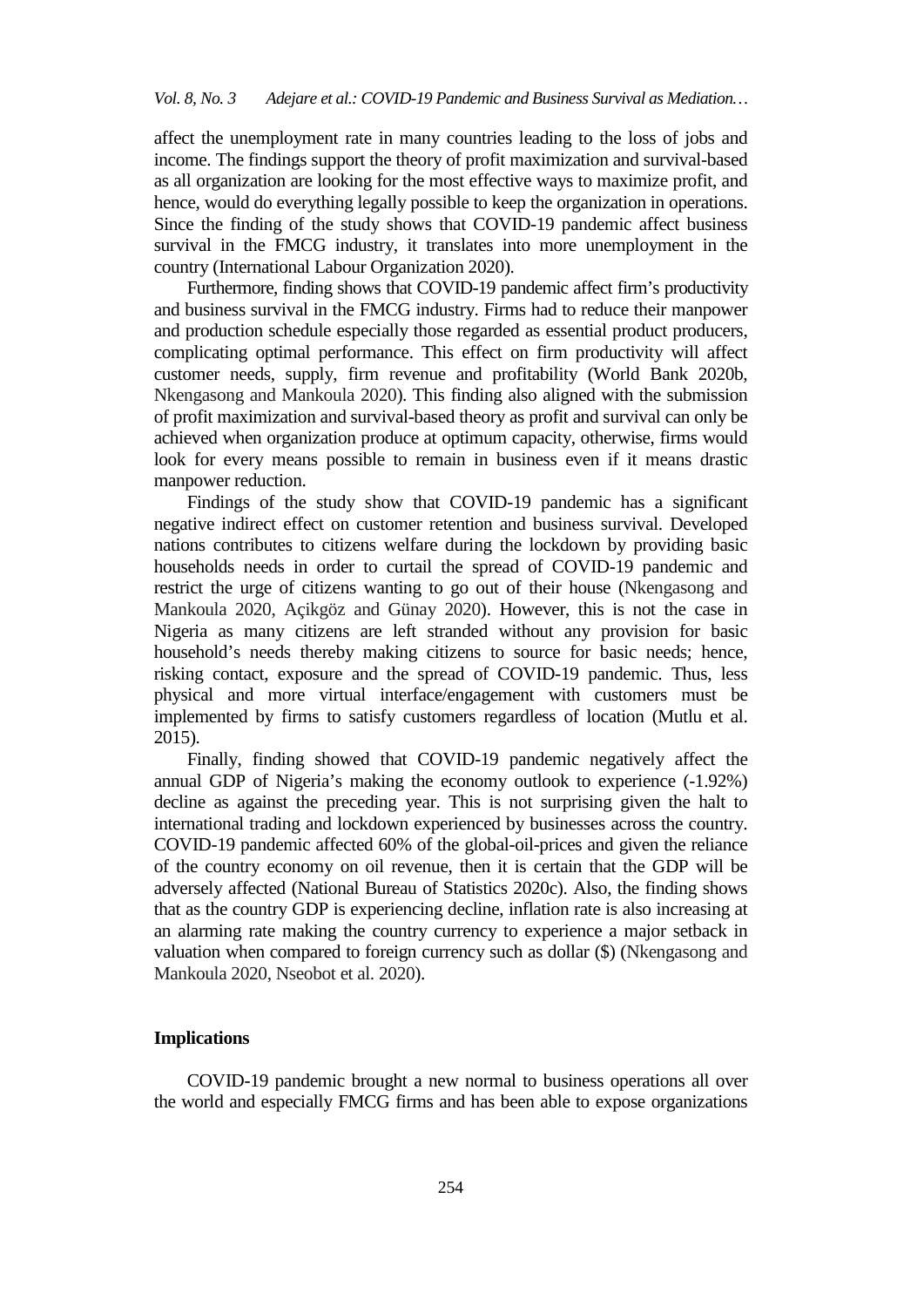directly and indirectly to their various weaknesses with regards to their operational flexibility, technology adoption and readiness to accept change as imposed by both internal and external pressures in the business environment (Michie 2020, Nkengasong and Mankoula 2020). The current business environment is dynamic and multifaceted, elevating uncertainty. Thus, IT integration to value chain operations is pivotal to customer satisfaction, retention and business survival.

Furthermore, the study revealed that COVID-19 pandemic affected jobs, firm productivity, and unemployment rate in Nigeria (and the world). Though, many countries and especially developed ones are supporting corporations to cushion the effect of COVID-19 pandemic. Hence, the government needs to also support FMCG firms in Nigeria to survive the effect of COVID-19 pandemic in order to manage job loss (Gössling et al. 2020). The study found a negative indirect relationship through COVID-19 pandemic and customer retention and business survival in the FMCG industry. COVID-19 pandemic exposed the weakness of many firms to re-assessing the level at which they can remotely attend to customer needs and keep customer engaged in the organization using technology. The world is changing so fast and this has made many firms to move from traditional means of engaging customers to digital means (Dadzie et al. 2017). Thus, firms who are able to survive the pandemic have to fully adopt digital content marketing communication strategy and fully integrate technology into firm value chains in order to keep firm customers engaged, satisfied and retained (Dadzie et al. 2017, Mutlu et al. 2015).

Furthermore, FMCG firms in Nigeria may also need to adopt pay per hours of work rather than monthly salary (9am to 7pm of work) as is the usual practice FMCG firms and other industry. This would enable firms to reduce the number of hours that all employees can work in a day in order to give opportunity to everyone thereby reducing the unemployment and hardship situation in the country especially as the pandemic as worsened for everyone (Açikgöz and Günay 2020, Allam and Jones 2020). Finally, finding also shows that COVID-19 pandemic has adverse effect on the Nigerian economy outlook considering the decline in GDP and continuous increase in the country's inflation rate. This has triggered continuous borrowing from other country in order to survive and avoid incessant recession, hardship and unemployment as worsened by the COVID-19 pandemic (Michie 2020).

### **Conclusion**

COVID-19 has become a global phenomenon ravaging the entire globe and also a serious concern to various Businesses, Government and individuals at various levels. This paper examines the COVID-19 pandemic and business survival as a mediation on the performance of FMCG firms. Plus, the general economic outlook in the face of the COVID-19 pandemic. The study showed that there is a direct impact between COVID-19 pandemic and survival of businesses, firm productivity, unemployment, customer retention and firm technology adoption in the FMCG industry. Findings also show a drop in the growth of the Nigeria GDP when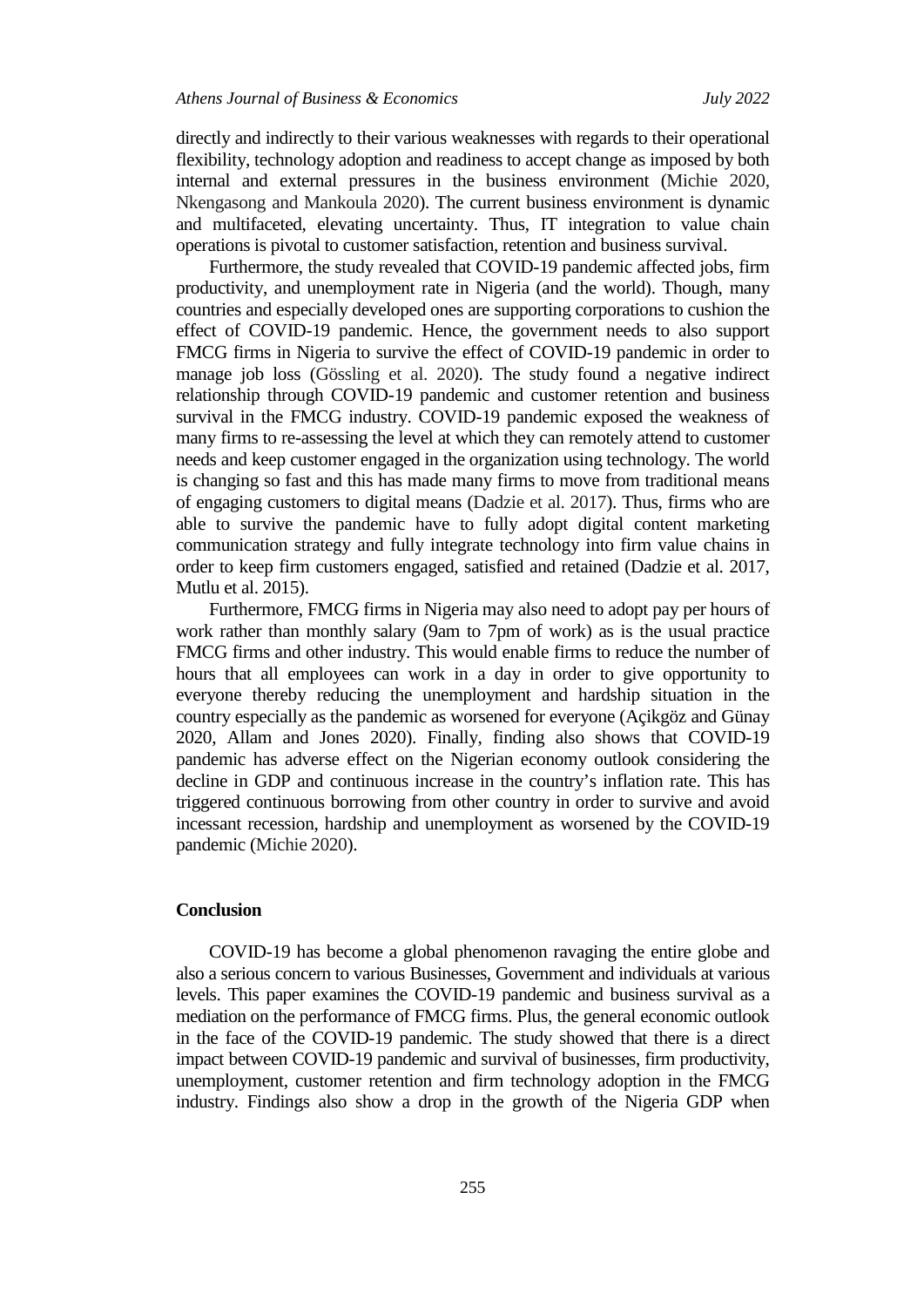examining the Nigeria economic outlook through the pandemic. This is as a result of halt in local production, international trading due to the compulsory lockdown of the economy to mitigate the impact and spread of the pandemic, although, major breakthrough has been recorded in the creation of vaccines across countries (UK, USA and Russia, among others) to mitigate the further spread of this virus and if possible to eradicate its existence across countries (Wang and Tu 2020, Liang and Litscher 2020). However, this study emphasise a serious need for workable policy frameworks and economic reforms by the Nigerian government to ensure the economy is revived and set on the path of growth and development towards reducing unemployment and the burden of job-loss. They also need to create avenue for businesses to thrive/survive in the country and create a means to prevent total economic collapse due to the COVID-19 pandemic especially in the FMCG sector.

#### **Suggestions for Further Research**

The study examined COVID-19 pandemic and business survival as a mediation on performance of FMCG firms. The study was able to recover only six hundred and seventy employee responses from the selected FMCG firms. Further research can be done on the same subject with a larger sample size. Also, the study focuses specifically on the impact of COVID-19 pandemic on the survival of FMCG firms, further research can extend to other industries to establish a holistic view of the effect of COVID-19 pandemic on the Nigerian economy and provide further insight to the future of business operations. Further research can also be done to look at a comparative impact of COVID-19 pandemic on business survival and performance in develop and developing economies. The findings would serve as guide to government especially in developing economies about the importance of supporting firms and building a sustainable and conducive business environment.

#### **References**

- Açikgöz Ö, Günay A (2020) The early impact of the COVID-19 pandemic on the global and Turkish economy. *Turkish Journal of Medical Sciences* 50(SI-1): 520–526.
- Adesoji F, Simplice A (2020) *The economic consequences of the COVID-19 pandemic in Nigeria*. European Xtramile Centre of African Studies, WP/20/042 (2020).
- Adu O, Edosomwan O, Babajide AA, Olokoyo F (2019) Industrial development and unemployment in Nigeria: an ARDL bounds testing approach. *International Journal of Social Economics* 46(1): 83–96.
- Akanle O, Omotayo A (2020) Youth, unemployment and incubation hubs in Southwest Nigeria. *African Journal of Science, Technology, Innovation and Development* 12(2): 165–172.
- Allam Z, Jones D S (2020) On the coronavirus (COVID-19) outbreak and the smart city network: universal data sharing standards coupled with artificial intelligence (AI) to benefit urban health monitoring and management. *Healthcare* 8(1): 46–55.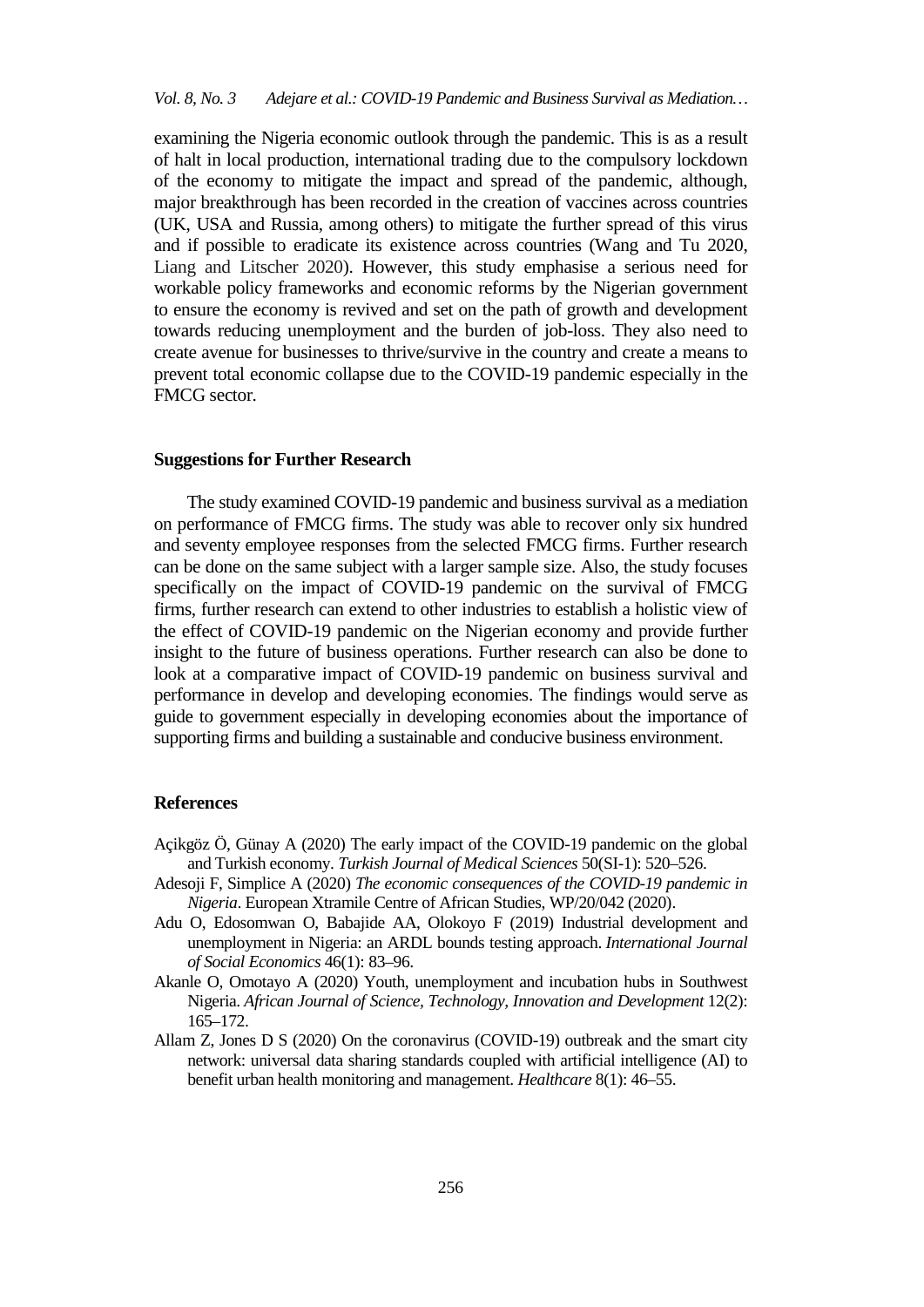- [Amin](https://www.emerald.com/insight/search?q=Muslim%20Amin) M, Ismail KW, Rasid ZAS, Selemani DAR (2014) The impact of human resource management practices on performance: evidence from a Public University. *[The TQM](https://www.emerald.com/insight/publication/issn/1754-2731)  [Journal](https://www.emerald.com/insight/publication/issn/1754-2731)* 26(2): 125–142.
- Anderson RM, Heesterbeek H, Klinkenberg D, Hollingsworth TD (2020) How will country-based mitigation measures influence the course of the COVID-19 epidemic? *The Lancet* 395(10228): 931–934.
- Arnout BA (2019) A structural equation model relating unemployment stress, spiritual intelligence, and mental health components: mediators of coping mechanism. *Journal of Public Affairs* 20(2): e2025.
- Bagozzi RP, Yi Y (2012) Specification, evaluation, and interpretation of structural equation models. *Journal of the Academy of Marketing Science* 40(1): 8–34.
- Barua S (2020) Understanding Coronanomics: the economic implications of the coronavirus (COVID-19) pandemic. *SSRN Electronic Journal.*
- Bates TA (1995) Comparison of franchise and independent small business survival rates. *Small Business Economics* 7(Oct): 377–388.
- Bello MZ, Aliyu CU (2016) Diversification of the Nigerian economy for sustainable development: Issues and challenges. *International Journal of Economics, Business and Management Studies* 3(2): 75–81.
- Bentolila S, Jansen M, Jiménez G (2019) When credit dries up: job losses in the great recession. *Journal of the European Economic Association* 16(3): 650–695.
- Bernanke BS (2020) The new tools of monetary policy. *American Economic Review* 110(4): 943–983.
- Bloomberg (2020a) *Brent crude*. Retrieved from: [https://www.bloomberg.com.](https://www.bloomberg.com/) [Accessed 10 May 2020]
- Bloomberg (2020b) *COVID-19 will sicken the housing market until the pandemic lifts*. Retrieved from: [https://www.bloomberg.com/opinion/articles/2020-05-12/COVID-](https://www.bloomberg.com/opinion/articles/2020-05-12/COVID-19-will-sicken-the-housing-market-until-the-pandemic-lifts)[19-will-sicken-the-housing-market-until-the-pandemic-lifts.](https://www.bloomberg.com/opinion/articles/2020-05-12/COVID-19-will-sicken-the-housing-market-until-the-pandemic-lifts) [Accessed 10 May 2020]
- Buuri DW (2015) *Performance measurement practices and employee productivity in the insurance firms in Kenya.* A research project submitted in partial fulfillment of the requirements for the award of the degree of Master of Business and Administration (MBA Degree). School of Business University of Nairobi.
- Caldera HJ, Wirasinghe SC (2014) Analysis and classification of volcanic eruptions*.* In RR Rapp, W Harland (eds.), *The 10<sup>th</sup> International Conference of the International Institute for Infrastructure Resilience and Reconstruction (I3R2)*, 20–22. West Lafayette, Indiana: Purdue University.
- Chavez R, Yu W, Feng M, Wiengarten F (2016) The effect of customer-centric green supply chain management on operational performance and customer satisfaction. *Business Strategy and the Environment* 25(3): 205–220.
- Coad A, Frankish J, Roberts RG, Storey DJ (2013) Growth paths and survival chances: an application of Gambler's Ruin theory. *Journal of Business Venturing* 28(5): 615–632.
- Dadzie KQ, Amponsah DK, Dadzie CA, Winston EM (2017) How firms implement marketing strategies in emerging markets: an empirical assessment of the 4A marketing mix framework. *Journal of Marketing Theory and Practice* 25(3): 234– 256.
- Dwyer S, Richard OC, Chadwick K (2003) Gender diversity in management and firm performance: the influence of growth orientation and organizational culture. *[Journal](https://econpapers.repec.org/article/eeejbrese/)  [of Business Research](https://econpapers.repec.org/article/eeejbrese/)* 56(12): 1009–1019.
- Feather NT (1990) *The effects of unemployment on work values and motivation*. In U Kleinbeck, HH Quast, H Thierry, H Hacker (eds), *Work Motivation*, 201–229. Hillsdale, N.J.: Lawrence Erlbaum Associates.
- Field AP (2005) *Discovering statistics using SPSS*. 2<sup>nd</sup> Edition. London: SAGE Publications.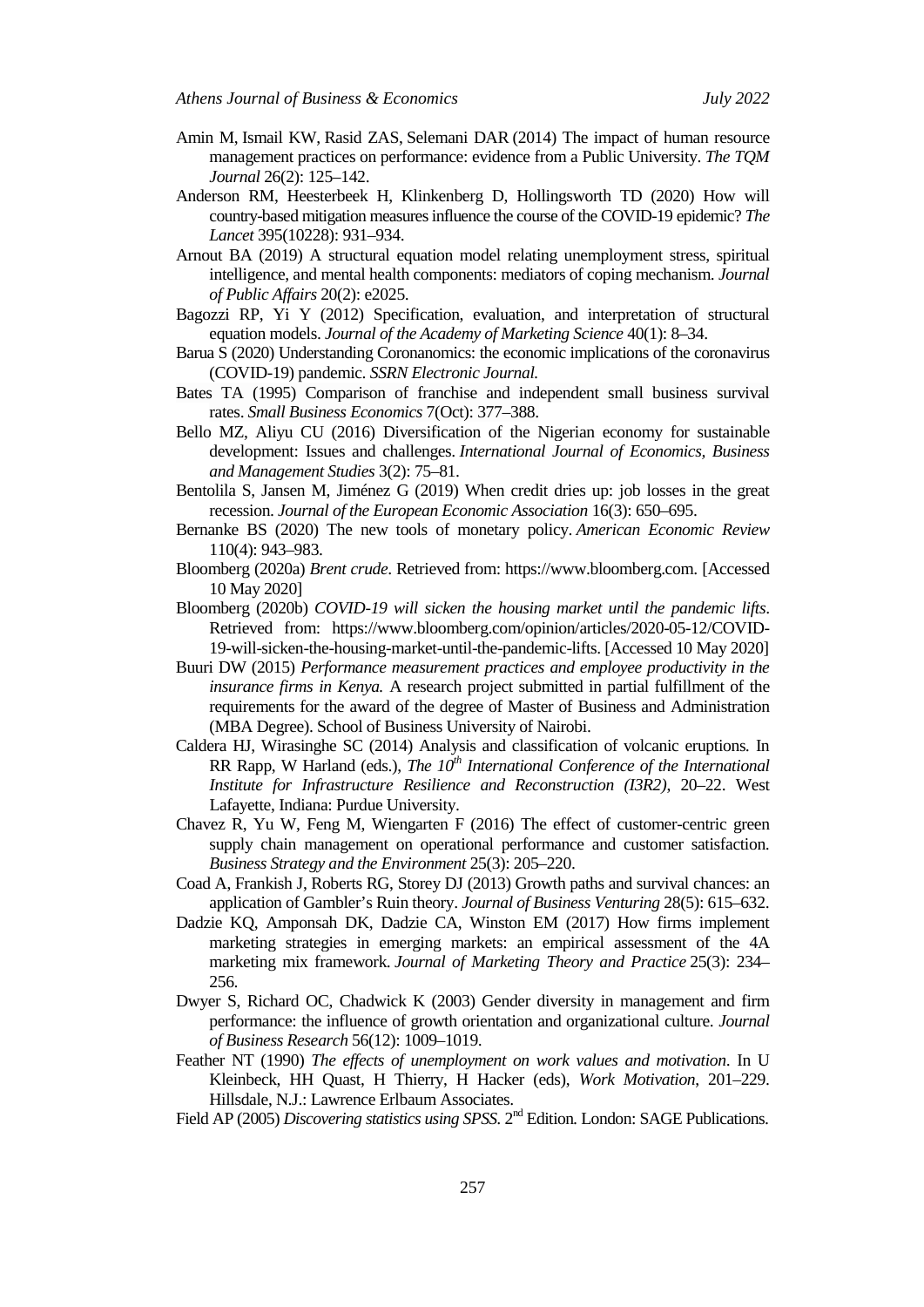*Vol. 8, No. 3 Adejare et al.: COVID-19 Pandemic and Business Survival as Mediation…*

- Furnham A (1982) Explanations of unemployment in Britain. *European Journal of Social Psychology* 12(4): 335–352.
- Furnham A, Hesketh B (1988) Explanations for unemployment in Great Britain and New Zealand. *The Journal of Social Psychology* 129(2): 169–181.
- Gustafsson A, Johnson MD, Roos I (2005) The effects of customer satisfaction, relationship commitment dimensions, and triggers on customer retention. *Journal of Marketing* 69(4): 210–218.
- Gössling S, Ring A, Dwyer L, Andersson AC, Hall CM (2016) Optimizing or maximizing growth? A challenge for sustainable tourism. *Journal of Sustainable Tourism* 24(4) 527–548.
- Gössling S, Scott D, Hall CM (2020) Pandemics, tourism and global change: a rapid assessment of COVID-19. *Journal of Sustainable Tourism* 24(4): 1–20.
- Hair J, Hult G, Ringle C, Sarstedt M (2017) *A primer on partial least squares structural equation modeling PLS-SEM.* Los Angeles: SAGE Publications.
- Iacobucci D (2010) Structural equations modeling: fit indices, sample size, and advanced topics. *Journal of Consumer Psychology* 20(1): 90–98.
- International Labour Organization (2020) *ILO: as job losses escalate, nearly half of global workforce at risk of losing livelihoods*. Retrieved from: https://www.ilo.org/global/about the-ilo/newsroom/news/WCMS\_743036/lang--en/index.htm[Accessed 25 September 2020]
- Jafar H, Muda I, Zainal A, Yasin W (2010) Profit maximization theory, survival-based theory and contingency theory: a review on several underlying research theories of corporate turnaround. *Journal of Economists* 13(4): 8–16.
- Kampf G, Todt D, Pfaender S, Steinmann E (2020) Persistence of coronaviruses on inanimate surfaces and its inactivation with biocidal agents. *Journal of Hospital Infection* 34(8): 12–17.
- Kline RB (2005) *Principles and practice of structural equation modelling.* 2<sup>nd</sup> Edition. New York, NY: The Guilford Press.
- Korunka C, Kessler A, Frank H, Lueger M (2011) Personal characteristics, resources, and environment as predictors of business survival. *Journal of Occupational and Organizational Psychology* 83(4): 1025–1051.
- KPMG (2020) The impact of COVID-19 pandemic on the Nigerian consumer and industrial market. Retrieved from: https://assets.kpmg/content/dam/kpmg/ng/pdf/a dvisory/impact-of-COVID-19-on-the-nigerian-consumer-markets-sector.pdf. [Accessed 20 October 2020]
- Lantos GP (2001) The boundaries of strategic corporate social responsibility. *Journal of Consumer Marketing* 18(7): 595–632.
- Leitão J, Pereira D, Goncalves  $\hat{A}$  (2019) Quality of work life and organizational performance: workers feelings of contributing, or not, to the organization's productivity. *International Journal of Environmental Research and Public Health* 16(20): 3803–3821.
- Liang F, Litscher G (2020) COVID-19 (Coronavirus Disease-19): traditional Chinese medicine including acupuncture for alleviation – A report from Wuhan, Hubei province in China. *OBM Integrative and Complementary Medicine* 5(1): 1–4.
- Lynch DF, Keller SB, Ozment J (2000) The effects of logistics capabilities and strategy on firm performance. *Journal of Business Logistics* 21(2): 47.
- [Maravelakis](https://www.emerald.com/insight/search?q=Petros%20Maravelakis) P (2019) The use of statistics in social sciences. *[Journal of Humanities and](https://www.emerald.com/insight/publication/issn/2632-279X)  [Applied Social Sciences](https://www.emerald.com/insight/publication/issn/2632-279X)* 1(2): 87–97.
- McAleer S (2003) Friedman's stockholder theory of corporate moral responsibility. *Teaching Business Ethics* 7(4): 437–451.
- Michie J (2020) The COVID-19 crisis and the future of the economy and economics*. International Review of Applied Economics* 34(3): 301–303.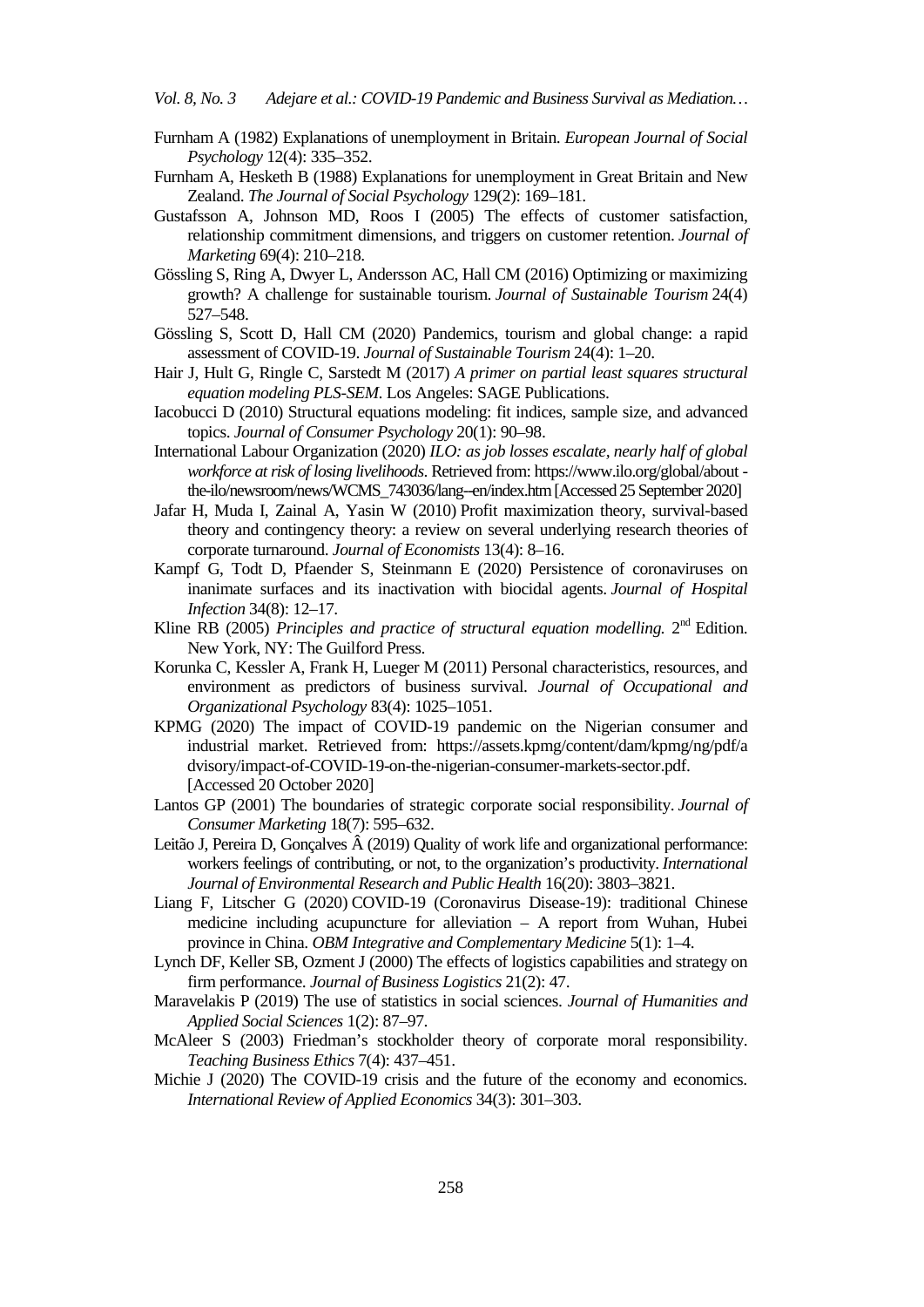- Miesing P, Preble JF (1985) A comparison of five business philosophies. *Journal of Business Ethics* 4(6): 465–476.
- Mutlu CC, Zhan W, Peng MW, Lin ZJ (2015) Competing in (and out of) transition economies. *Asia Pacific Journal of Management* 32(3): 571–596.
- Nadeem S (2020) Coronavirus COVID-19: available free literature provided by various companies, journals and organizations around the world. *Journal of Ongoing Chemical Research* 5(1): 7–13.
- National Bureau of Statistics (2020a) *NBS e-library*. Retrieved from: https://nigerianstat. gov.ng/elibrary?Queries [search]=gdp. [Accessed 12 November 2020]
- National Bureau of Statistics (2020b) *NBS e-library*. Retrieved from: https://nigerianstat. gov.ng/elibrary?queries[search]=inflation. [Accessed 10 December 2020]
- National Bureau of Statistics (2020c) *COVID-19 data hub*. Retrieved from: https://nigeria nstat.gov.ng. [Accessed 15 December 2020]
- Nicola M, Alsafi Z, Sohrabi C, Kerwan A, Al-Jabir A, Iosifidis C et al. (2020) The socioeconomic implications of the coronavirus and COVID-19 pandemic: a review. *International Journal of Surgery* 91(12): 8–18.
- Nkengasong JN, Mankoula W (2020) Looming threat of COVID-19 infection in Africa: act collectively, and fast. *The Lancet* 395(10227): 841–842.
- Nunnally JC (1978) *Psychometric theory*. 1<sup>st</sup> Edition. New York: Mcgraw Hill.
- Nseobot IR, Simeon II, Effiong AI, Frank EI, Ukpong ES, Essien MO (2020) COVID-19: the aftermath for businesses in developing countries. *International Journal of Business Education and Management Studies* 5(1): 43–49.
- Nusair K, Hua N (2010) Comparative assessment of structural equation modeling and multiple regression research methodologies: e-commerce context. *Tourism Management* 31(3): 314–324.
- Ogunlela GO, Lekhanya LM (2016) The use of integrated supply chain management model for promoting competitiveness in the fast moving consumer goods (FMCG) manufacturing industry in Nigeria. *Problems and Perspectives in Management* 14(1): 160–167.
- Orçan F, Yang Y (2016) A note on the use of item parceling in structural equation modeling with missing data. *Journal of Measurement and Evaluation in Education and Psychology* 7(1): 59–72.
- Ozili PK, Arun T (2020) Spillover of COVID-19: impact on the global economy. *SSRN 3562570*.
- Podsakoff PM, MacKenzie SB, Jeong-Yeon L, Podsakoff NP (2003) Common method biases in behavioral research: A critical review of the literature and recommended remedies. *Journal of Applied Psychology* 88(5): 879–903.
- Podsakoff PM, MacKenzie SB, Podsakoff NP (2012) Sources of method bias in social science research and recommendations on how to control it. *Annual Review of Psychology* 63: 539–569.
- Ratchford M, Barnhart M (2012) Development and validation of the technology adoption propensity (TAP) index. *Journal of Business Research* 65(8): 1209–1215.
- [Singh](https://journals.aom.org/doi/abs/10.5465/256886) K (2017) [The impact of technological complexity and interfirm cooperation on](https://journals.aom.org/doi/full/10.5465/256886)  [business survival.](https://journals.aom.org/doi/full/10.5465/256886) *[Academy of Management Journal](https://journals.aom.org/journal/amj)* 40(2).
- So KKF, King C, Sparks BA, Wang Y (2014) The role of customer engagement in building consumer loyalty to tourism brands*. Journal of Travel Research* 55(1): 64–78.
- Teriba A (2020) Nigeria's post COVID-19 economic outlook. *SSRN 3590393*.
- Ting DSW, Carin L, Dzau V, Wong TY (2020) Digital technology and COVID-19. *Nature Medicine* 26(4): 459–461.
- Türker MT (2012) A model proposal oriented to measure technological innovation capabilities of business firms – A research on automotive industry. In *International*